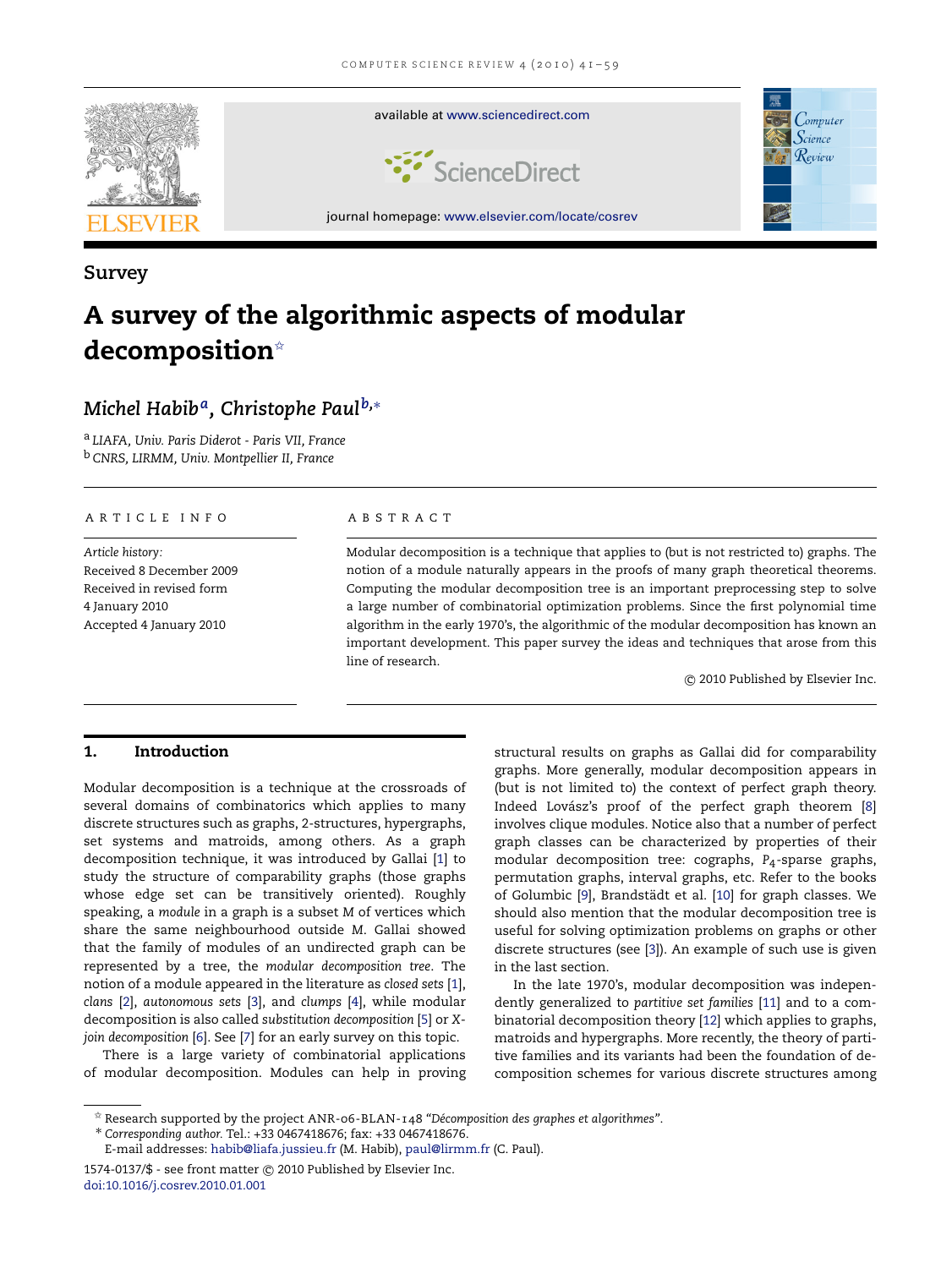<span id="page-1-0"></span>



Fig. 1 – The inclusion tree of the strong elements of the family  $\delta = \{(1, 2, 3, 4, 5, 6, 7, 8), (1, 2, 3), (6, 7, 8), (1, 2), (2, 3), (1, 3), (6, 7), (7, 8), (6, 8), (1), (2), (3), (4), (5), (6), (7), (8)\}.$ 

which are 2-structures [\[13\]](#page-16-12) and permutations [\[14,](#page-16-13)[15\]](#page-16-14). Besides, based on efficiently representable set families, different graph decompositions have been proposed. The *split decomposition* of [\[12\]](#page-16-11) relies on a *bipartitive family* on the vertex set. Refer to [\[16\]](#page-16-15) for a survey of the recent developments of these techniques.

A good feature of most of these decomposition schemes is that they can be computed in polynomial time. Indeed, since the early 1970's, there have been a number of algorithms for computing the modular decomposition of a graph (or for some variants of this problem). The first polynomial algorithm is due to Cowan et al. [\[17\]](#page-16-16), and it runs in  $O(n^4)$ . Successive improvements are due to Habib and Maurer [\[6\]](#page-16-5), who proposed a cubic time algorithm, and to Müller and Spinrad, who designed a quadratic time algorithm. The first two linear time algorithms appeared independently in 1994 [\[18,](#page-16-17)[19\]](#page-16-18). Since then a series of simplified algorithms has been published, some running in linear time [\[20,](#page-16-19)[21\]](#page-16-20), and others in almost linear time [\[22–24\]](#page-16-21). The list is not exhaustive. This line of research yields a series of new interesting algorithmic techniques, which, we believe, could be useful in other applications or topics of computer science. The aim of this paper is to survey the algorithmic theory of modular decomposition.

The paper is organized as follows. The partitive family theory and its application to modular decomposition of graphs is presented in Section [2.](#page-1-1) As an algorithmic appetizer, Section [3](#page-5-0) addresses the special case of totally decomposable graphs, namely the *cographs*, for which a linear time algorithm has been known since 1985 [\[25\]](#page-16-22). *Partition refinement* is an algorithmic technique that reveals itself to be really powerful for the modular decomposition problem, but also for other graph applications (see *e.g.* [\[24](#page-16-23)[,26\]](#page-16-24)). Section [4](#page-7-0) is devoted to partition refinement. Section [5](#page-9-0) describes the principle of a series of modular decomposition algorithms developed in the mid 1990's. Section [6](#page-11-0) explains how modular decomposition can be efficiently computed via the recent concept of *factoring permutation* [\[27\]](#page-16-25). Let us mention that we do not discuss the recent linear time algorithm of Tedder et al. [\[21\]](#page-16-20), even though we believe that this last algorithm provides a positive answer to the problem of finding a simple linear time modular decomposition algorithm. Actually the key to Tedder et al.'s algorithm is to merge the ideas developed in Sections [5](#page-9-0) and [6.](#page-11-0) The purpose of this paper is not to enter into the details of all the algorithmic techniques but rather to present their main lines. Finally, the last section presents three recent applications of modular decomposition in three different domains of computer science, namely pattern matching, computational biology and parameterized complexity.

# <span id="page-1-1"></span>2. Partitive families

The *modular decomposition theory* has to be understood as a special case of the theory of a *partitive family*, whose study dates back to the early 1980's [\[11,](#page-16-10)[12\]](#page-16-11). We briefly present the main concepts and theorems of the partitive family theory. We then introduce the *modular decomposition* of graphs and discuss its elementary algorithmic aspects. This section ends with a discussion of two important classes of graph: indecomposable graphs (the *prime* graphs) and totally decomposable graphs (known as the *cographs*)

# <span id="page-1-2"></span>*2.1. Decomposition theorem of partitive families*

The *symmetric difference* between two sets *A* and *B* is denoted  $\overline{b}$  *B*  $\overline{A}$   $\Delta$  *B* = (*A* \ *B*)∪(*B* \ *A*). Two subsets *A* and *B* of a set *S overlap* if *A* ∩ *B*  $\neq$  Ø, *A* \ *B*  $\neq$  Ø and *B* \ *A*  $\neq$  Ø, we write *A* ⊥ *B*.

<span id="page-1-3"></span>**Definition 1.** A family  $S \subset 2^S$  of subsets of *S* is *partitive* if:

- (1) *S*  $\in$  *S*,  $\emptyset \notin$  *S* and for all *x*  $\in$  *S*, {*x*}  $\in$  *S*;
- (2) For any pair of subsets  $A, B \in \mathcal{S}$  such that  $A \perp B$ :
	- (a)  $A \cap B \in \mathcal{S}$ ;
	- (b)  $A \setminus B \in \mathcal{S}$  and  $B \setminus A \in \mathcal{S}$ ;
	- $(c)$   $A \cup B \in \mathcal{S}$ ;
	- (d)  $A \triangle B \in \mathcal{S}$ .

A family is *weakly partitive* whenever condition (2.d) is not satisfied. Unless explicitly mentioned, we will only consider partitive families.

**Definition 2.** An element  $F \in \mathcal{S}$  is *strong* if it does not overlap any other element of  $\delta$ . The set of strong elements of  $\delta$  is denoted S*F*.

Obviously any trivial subset of  $\delta$ , namely *S* or  $\{x\}$  (for  $x \in S$ ), is a strong element. Let us remark that  $\delta_F$  is nested, *i.e.* the transitive reduction of the inclusion order of  $\delta_F$  is a tree  $T<sub>g</sub>$ , which we call the *strong element tree* (see [Fig. 1\)](#page-1-0). It follows that  $|\mathcal{S}_F| = O(|S|).$ 

**Definition 3.** Let  $f_1^q, \ldots, f_k^q$  be the children of a node *q* of  $T_s$ , the strong element tree of S. The node *q* is *degenerate* if, for every non-empty subset *<sup>J</sup>* <sup>⊂</sup> [1, *<sup>k</sup>*], <sup>∪</sup>*j*∈*<sup>J</sup> <sup>f</sup> q <sup>j</sup>* <sup>∈</sup> S. A node is *prime* if, for every non-empty subset  $J \subset [1, k]$ ,  $\cup_{j \in J} f_j^q \not \in \mathcal{S}.$ 

It is not difficult to see that any strong element is either prime or degenerate. Moreover, the following theorem tells us that the tree  $T_{\mathcal{S}}$  is a representation of the family  $\mathcal{S}$  and the subfamily of strong elements  $\delta_F$  of  $\delta$  defines a "basis" of  $\delta$ .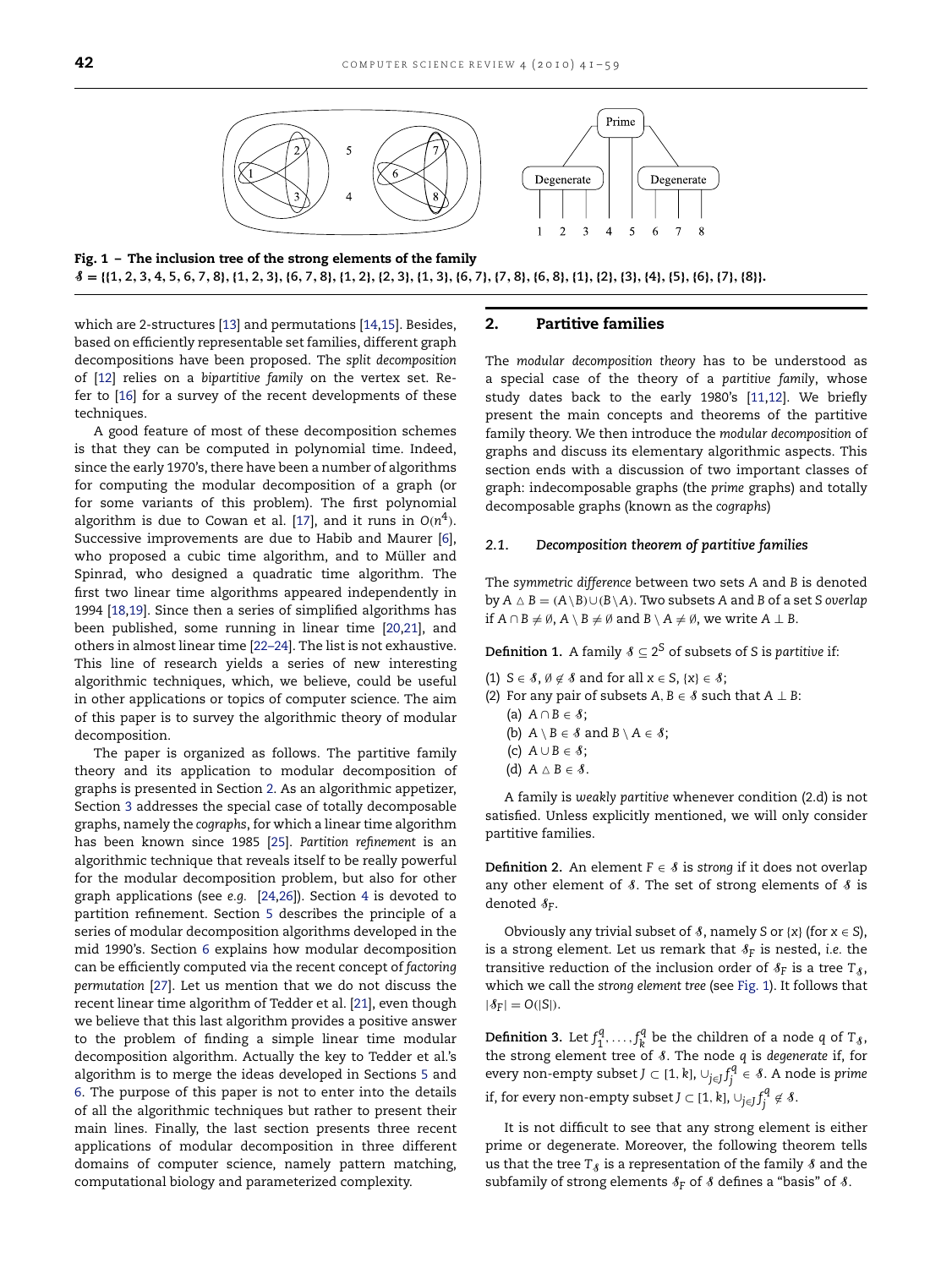<span id="page-2-3"></span>**Theorem 1** (*[\[11\]](#page-16-10)*). *Let* S *be a partitive family on S. The subset A* ⊆ *S belongs to* S *if and only if A is strong or there exists a degenerate strong element A'* (or a node of  $T<sub>s</sub>$ ) such that A is the *union of a strict subset of the children of*  $A'$  *in*  $T_A$ .

As a consequence, even if a partitive family on a set *S* can have exponentially many elements, it always admits a representation that is linear in the size of *S*. Such a representation property is also known for other families of subsets of a set, such as laminar families and cross-free families [\[28\]](#page-16-26), as well as for some families of bipartitions of a set, such as splits [\[12\]](#page-16-11). Recently, a similar result has been shown for *union-difference* families of subsets of a set, i.e. families closed under the union and the difference of its overlapping elements [\[29\]](#page-16-27). In this latter case, the size of the representation amounts to *O*(|*S*| <sup>2</sup>). For a detailed study of these aspects, the reader should refer to [\[16\]](#page-16-15).

#### <span id="page-2-5"></span>*2.2. Factoring permutations*

Although the idea of *factoring permutation* implicitly appeared in some early papers (see *e.g.* [\[30–32\]](#page-16-28)), it has only been formalized in [\[33,](#page-16-29)[34\]](#page-16-30). This concept turns out to be central to recent modular decomposition algorithms and other applications.

Let  $\sigma$  be a permutation of a set *S* of size *n*. By  $\sigma(x)$ , we mean the rank *i* of *x* in  $\sigma$ , and  $\sigma^{-1}(i)$  stands for the *i*-th element of σ. A subset *I* ⊆ *S* is a *factor* or an *interval* of a permutation  $\sigma$  if there exist  $i \in [1, n]$  and  $j \in [1, n]$  such that *I* = {*x* | *x* =  $\sigma^{-1}(k)$ , *i*  $\le k \le j$ }. In other words, the elements of *I* occur consecutively in  $\sigma$ .

<span id="page-2-4"></span>**Definition 4** ( $[34]$ ). Let  $\delta$  be a (weakly) partitive family of a set *S* and let  $\delta_F$  be the strong elements of  $\delta$ . A permutation  $\sigma$  of *S* is *factoring* for  $\delta$  if, for any  $F \in \mathcal{S}_F$ , *F* is a factor of  $\sigma$ .

For example,  $\pi = 12345678$ ,  $\pi_1 = 67843125$ and  $\pi_2$  = 8 7 6 1 3 2 4 5 are three factoring permutations of the family  $\delta$  depicted in [Fig. 1.](#page-1-0) One can check that, in each of these three permutations, the two non-trivial strong elements of  $\delta_F$ , namely  $\{1, 2, 3\} \in \delta_F$  and  $\{6, 7, 8\} \in \delta_F$ , are factors.

Given a layout of the strong element tree of a partitive family, a left-to-right enumeration of the leaves results in a factoring permutation. In many cases it is easier to compute a factoring permutation than the strong element tree. We explain in Section [6.3](#page-12-0) how to obtain the strong element tree from a factoring permutation.

To conclude this brief introduction on factorizing permutation, we state a lemma which formalizes links between intervals of factoring permutations and partitive families. This lemma somehow guided the development of factoring permutation algorithms.

<span id="page-2-7"></span>**Lemma 1.** *Let* σ *be a factoring permutation of a partitive family* S*. Then the set* I(S, σ) *of intervals of* σ *which are elements of* S *is a weakly partitive family. Moreover, the strong elements of*  $I(\delta, \sigma)$ *and of* S *are the same.*

#### <span id="page-2-6"></span>*2.3. Modules of a graph*

For the sake of the presentation we only consider undirected, simple and loopless graphs. We use the classical notations (*e.g.* see [\[10\]](#page-16-9)). The neighbourhood of a vertex *x* in a graph  $G = (V, E)$  is denoted  $N_G(x)$  and its non-neighbourhood  $\overline{N}_G(x)$ (subscript *G* will be omitted when the context is clear). The complementary graph of a graph *G* is denoted by *G*. Given a subset of vertices  $X \subseteq V$ ,  $G[X]$  is the subgraph induced by X (any edge in *G* between two vertices in *X* belongs to *G*[*X*]).

Let *M* be a set of vertices of a graph  $G = (V, E)$  and *x* be a vertex of  $V \setminus M$ . Vertex x splits M (or is a splitter of M), if there exist *y* ∈ *M* and *z* ∈ *M* such that *xy* ∈ *E* and *xz* ∉ *E*. If *x* is not a splitter of *M*, then *M* is *uniform* or *homogeneous* with respect to *x*.

**Definition 5.** Let  $G = (V, E)$  be a graph. A set  $M \subseteq V$  of vertices is a *module* if *M* is homogeneous with respect to any  $x \notin M$  $(i.e. M \subseteq N(x) \text{ or } M \cap N(x) = \emptyset).$ 

<span id="page-2-2"></span>**Observation 1.** Let *S* be a subset of vertices of a graph  $G = (V, E)$ . *If S has a splitter x, then any module of G containing S also contains x.*

Aside the singletons and the whole vertex sets, any union of connected components (or of co-connected components) of a graph are simple examples of modules. Let us also note that a graph may have exponentially many modules. Indeed any subset of a complete graph is a clique. Nevertheless, as we shall see with the following lemma, the family of modules has strong combinatorial properties.

## <span id="page-2-1"></span>**Lemma 2** (*[\[11\]](#page-16-10)*). *The family* M *of modules of a graph is partitive.*

The notions of *trivial* and *strong* module and *degenerate* are defined according to the terminology of Section [2.1.](#page-1-2) By [Lemma 2,](#page-2-1) if M and M' are overlapping modules, then  $M \setminus M'$ ,  $M' \setminus M$ ,  $M \cap M'$ ,  $M \cup M'$  and  $M \triangle M'$  are modules of *G*.

Let *M* and *M'* be disjoint sets. We say that *M* and *M'* are *adjacent* if any vertex of *M* is adjacent to all the vertices of *M*+ and *non-adjacent* if the vertices of *M* are non-adjacent to the vertices of M'.

<span id="page-2-0"></span>**Observation 2.** *Two disjoint modules are either adjacent or nonadjacent.*

A module *M* is *maximal* with respect to a set *S* of vertices, if *M* ⊂ *S* and there is no module *M*<sup> $\prime$ </sup> such that *M* ⊂ *M*<sup> $\prime$ </sup> ⊂ *S*. If the set *S* is not specified, we shall assume that  $S = V$ .

**Definition 6.** Let  $\mathcal{P} = \{M_1, \ldots, M_k\}$  be a partition of the vertex set of a graph  $G = (V, E)$ . If, for all  $i, 1 \leq i \leq k$ ,  $M_i$  is a module of *G*, then P is a *modular partition* (or *congruence* partition) of *G*.

A non-trivial modular partition  $\mathcal{P} = \{M_1, \ldots, M_k\}$  which only contains maximal strong modules is a *maximal modular partition*. Notice that each graph has a unique maximal modular partition. If *G* (resp. *G*) is not connected then its connected (resp. co-connected) components are the elements of the maximal modular partition. From [Observation 2,](#page-2-0) we can define a *quotient graph* whose vertices are the parts (or modules) belonging to the modular partition  $P$ .

**Definition 7.** To a modular partition  $\mathcal{P} = \{M_1, \ldots, M_k\}$  of a graph  $G = (V, E)$ , we associate a quotient graph  $G_{\beta}$ , whose vertices are in one-to-one correspondence with the parts of  $P$ . Two vertices  $v_i$  and  $v_j$  of  $G_{/\mathcal{P}}$  are adjacent if and only if the corresponding modules *Mi* and *Mj* are adjacent in *G*.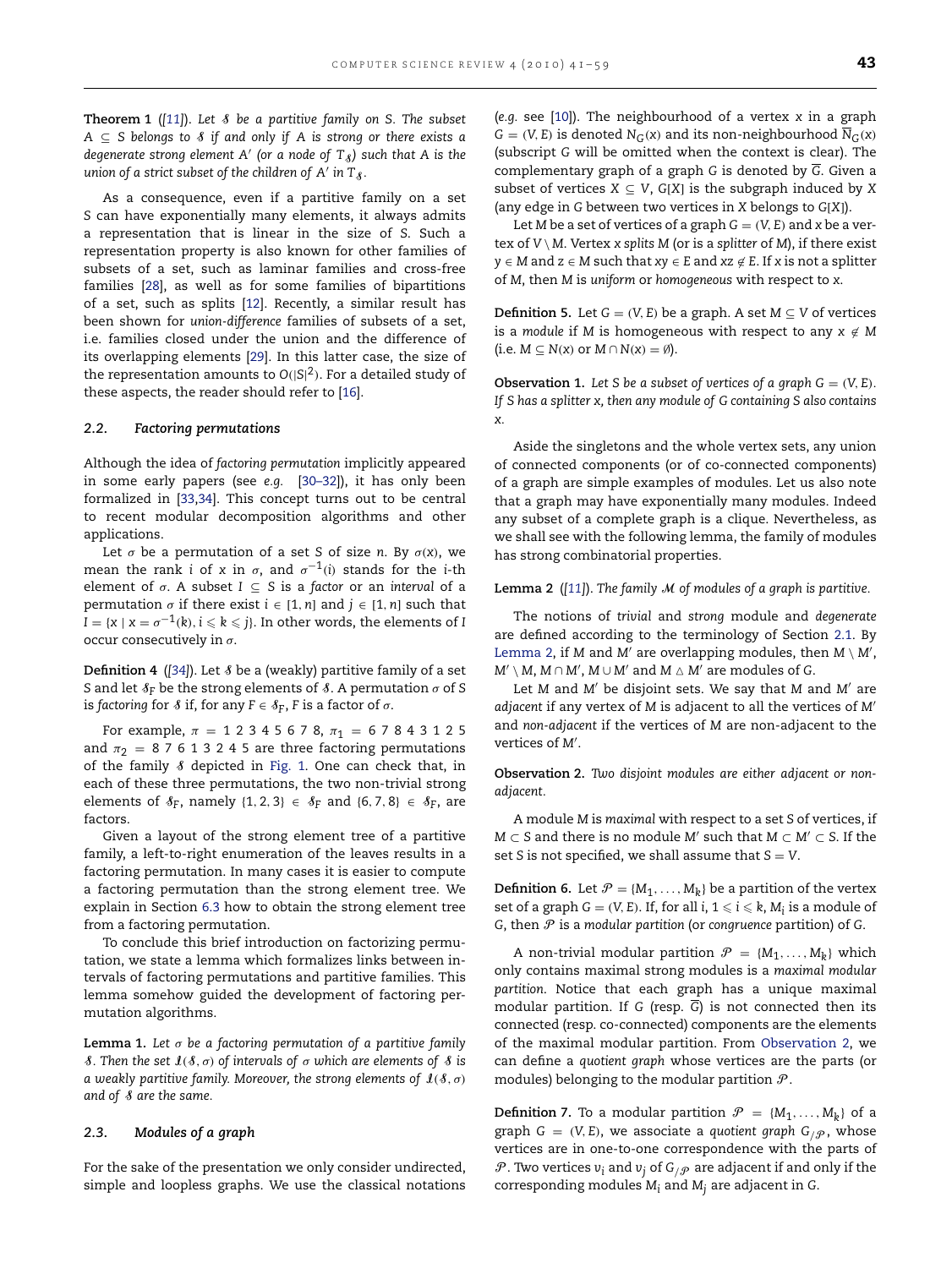<span id="page-3-0"></span>

Fig. 2 – On the left, the grey sets are modules of the graph *G*. Q = {{**1**},{**2**, **3**},{**4**},{**5**},{**6**, **7**},{**9**},{**8**, **10**, **11**}} is a modular partition of *G*. The quotient graph  $G_{/Q}$ , depicted on the right with a representative vertex for each module of  $Q$ , has two non-trivial modules (the sets {**3**, **4**} and {**9**, **10**}). The maximal modular partition of *G* is  $\mathcal{P} = \{ \{1\}, \{2, 3, 4\}, \{5\}, \{6, 7\}, \{8, 9, 10, 11\} \}$  and its quotient graph are represented in [Fig. 3](#page-4-0) (aside the top node of the tree).

Let us remark that the quotient graph  $G_{/\mathcal{P}}$  with  $\mathcal{P}$  =  ${M_1, \ldots, M_k}$  is isomorphic to any subgraph induced by a set *V*<sup>+</sup> ⊆ *V* such that ∀*i* ∈ [1, *k*], |*Mi*∩*V*<sup>+</sup> | = 1. The *representative graph* of a module *M* is the quotient graph  $G[M]/p$ , where P is the maximal modular partition of *G*[*M*]: it is thereby the subgraph induced by a set containing a unique – *representative* – vertex per maximal strong module of *G*[*M*]. See [Fig. 2.](#page-3-0) By extension, for a module *M*, we denote by *G*/*M* the graph quotiented by the modular partition  ${M} \cup { {x} \mid x \notin M }$ .

Before we state the *modular decomposition theorem* [\(Theo](#page-3-1)[rem 2\)](#page-3-1), let us present two more properties of modular partitions and quotient graphs which are central to efficient modular decomposition algorithms (see Section [5\)](#page-9-0).

<span id="page-3-2"></span>**Lemma 3** ([\[3\]](#page-16-2)). Let  $\mathcal{P}$  be a modular partition of a graph  $G = (V, E)$ .  $\mathcal{X} \subseteq \mathcal{P}$  is a module of  $G_{/\mathcal{P}}$  iff  $\bigcup_{M \in \mathcal{X}} M$  is a module of  $G$ .

[Lemma 3](#page-3-2) is illustrated in [Fig. 2:](#page-3-0) for example, the set {2, 3, 4} is a module of *G*; it is the union of modules {2, 3} and {4} (which representative vertices are respectively 3 and 4 in  $G_{/Q}$ ) which belongs to partition  $Q$ . It can be strengthened in order to observe the correspondence between the strong modules of *G* and those of  $G_{/\mathcal{P}}$ .

<span id="page-3-3"></span>**Lemma 4.** Let  $P$  be a modular partition of a graph  $G = (V, E)$ . *Then*  $X \subset \mathcal{P}$  *is a non-trivial strong module of*  $G_{/\mathcal{P}}$  *iff*  $\bigcup_{M \in \mathcal{X}} M$  *is a non-trivial strong module of G.*

The inclusion tree of the strong modules of *G*, denoted *MD*(*G*), entirely represents the graph if the representative graph of each strong module is attached to each of its nodes (see [Fig. 3\)](#page-4-0). Indeed any adjacency of *G* can be retrieved from *MD*(*G*). Let *x* and *y* be two vertices of *G* and let *GN* be the representative graph of node *N*, their least common ancestor. Then *x* and *y* are adjacent in *G* if and only if their representative vertices in *GN* are adjacent.

Let us recall that a graph is *prime* if it only contains trivial modules.

<span id="page-3-1"></span>**Theorem 2** (*Modular Decomposition Theorem [\[1](#page-16-0)[,11\]](#page-16-10)*). *For any graph G* = (*V*, *E*)*, one of the following three conditions is satisfied:*

- (1) *G is not connected;*
- (2) *G is not connected;*
- (3) *G* and  $\overline{G}$  are connected and the quotient graph  $G_{\beta}$ , with  $\mathcal P$  the *maximal modular partition of G, is a prime graph.*

What does the modular decomposition theorem say is twofold. First, the quotient graphs associated with the nodes of the inclusion tree *MD*(*G*) of the strong modules are of three types: an *independent set* if *G* is not connected (the node is labelled *parallel*); a *clique* (complete graph) if *G* is not connected (the node is labelled *series*); a prime graph otherwise. It also follows that *MD*(*G*) is unique and does not contain two consecutive series nodes or two consecutive parallel nodes. Parallel and series nodes of *MD*(*G*) are also called *degenerate* nodes.

The tree *MD*(*G*) is called the *modular decomposition tree*. [Theorem 2](#page-3-1) yields a natural polynomial time recursive algorithm to compute *MD*(*G*): (1) compute the maximal modular partition  $P$  of  $G$ ; (2) label the root node according to the parallel, series or prime type of *G*; (3) for each module *M* of  $P$ , compute  $MD(G[M])$  and attach it to the root node. A subproblem central to the computation of *MD*(*G*) is to compute the maximal modular partition, a task which can be avoided if a non-trivial module *M* is identified. This yields another natural algorithm scheme: by [Lemmas 3](#page-3-2) and [4,](#page-3-3) it suffices to recursively compute *MD*(*G*[*M*]) and *MD*(*G*/*M*), and then to paste *MD*(*G*[*M*]) on the leaf of *MD*(*G*/*M*) corresponding to the representative vertex of *M*. As suggested by Cowan et al. [\[17\]](#page-16-16), a naive way to compute a non-trivial module is to follow the definition of a module and [Observation 1.](#page-2-2) Assume that the graph *G* contains a non-trivial module *M*. Then *M* contains a pair of vertices {*x*, *y*} and as a module is closed under adding splitters. Such an algorithm would find a nontrivial module, if any, in time  $O(n^2(n+m))$ . We should note that for some generalizations of modular decomposition, no better algorithm than this "closure by splitter" approach is known (see e.g. [\[35\]](#page-16-31)).

Before we present some structural properties of prime and totally decomposable graphs, let us introduce some notations and briefly discuss the composition view of the theory of modules in graphs.

**Notation 3.** *For a node p of MD*(*G*)*, its corresponding strong module is denoted by M*(*p*) *(or P). In fact M*(*p*) *is the union of all singletons which are leaves of the subtree of M*(*p*) *rooted in p.*

*The minimal strong module containing two vertices x and y is denoted by m*(*x*, *y*)*, while the maximal strong module containing x but not y, for any two different vertices x*, *y of G, is denoted by M*(*x*, *y*)*.*

The *substitution* operation is the reverse of the quotient operation. It consists of replacing a vertex *x* of *G* by a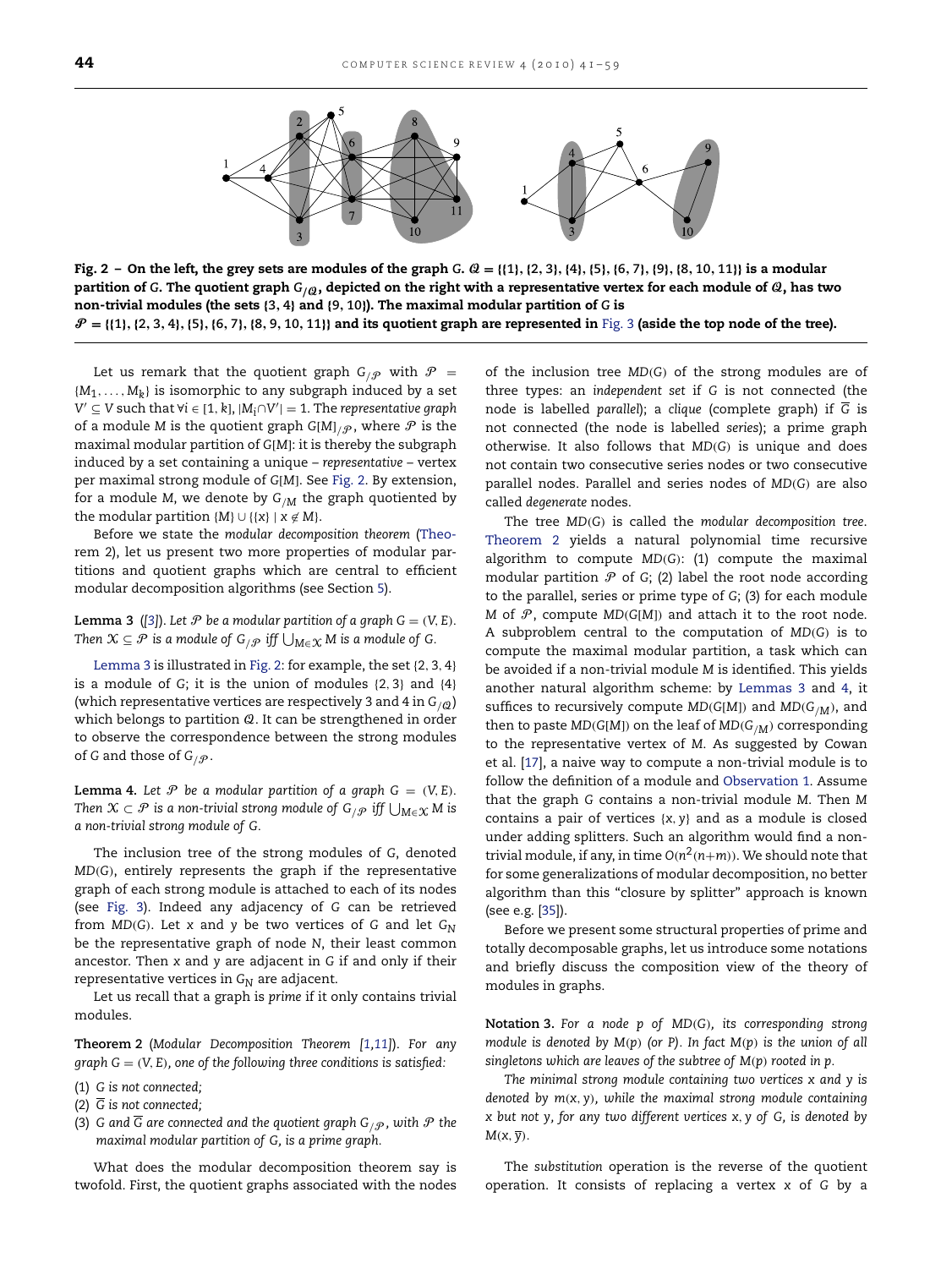<span id="page-4-0"></span>

Fig. 3 – The inclusion tree *MD*(*G*) of the strong modules of *G*. The representative graph associated to the root is  $G_{/\mathcal{P}}$  with  $P = \{(1), \{2, 3, 4\}, \{5\}, \{6, 7\}, \{8, 9, 10, 11\}\}\$ , the parts of which correspond to the children of the root.

<span id="page-4-1"></span>

Fig. 4 – The vertices  $a, b, c, d$  form a  $P_4$  whose extremities are *a* and *d*, and midpoints are *b* and *c*. The graph on the right is the *bull* whose *"nose"* is vertex *x*.

 $graph H = (V', E')$  while preserving the neighbourhood. The resulting graph is

$$
G_{X\rightarrow H} = ((V \setminus \{x\}) \cup V', (E \setminus \{xy \in E\}) \cup E' \cup \{yz : xy \in E \text{ et } z \in V'\}).
$$

The *parallel composition* or *disjoint union* of *k* connected graphs  $G_1, \ldots G_k$  defines a graph whose connected components are the graphs  $G_1, \ldots, G_k$ . This composition operation is usually denoted  $G_1 \oplus \cdots \oplus G_k$ .

The *series composition* of *k* co-connected graphs *G*1, . . . , *Gk* defines a graph whose co-connected components are the graphs  $G_1, \ldots, G_k$  (for any pair *x*, *y* of vertices belonging to different graphs *Gi* and *Gj*, the edge *xy* has been added). The series composition is generally denoted  $G_1 \otimes \cdots \otimes G_k$ .

These three operations are classical graph operations that have been widely used in various contexts among which is the clique-width theory [\[36\]](#page-16-32).

# *2.4. Prime graphs*

The structure of prime graphs has been extensively studied (*e.g.* see [\[37–39\]](#page-16-33)). For example, it is easy to check that the smallest prime graph is the *P*4, the path on four vertices (see [Fig. 4\)](#page-4-1). As witnessed by the following result, *P*4's play an important role in the structure of prime graphs.

**Lemma 5** ([\[39\]](#page-17-0)). Let G, with  $|G| \geq 4$ , be a prime graph. Then any *vertex, but at most one, is contained in an induced P*4*. A vertex not contained in any P*4 *is called the "nose of the bull" (see [Fig.](#page-4-1)* 4*).*

The next property shows that one can always remove one or two vertices from a large enough prime graph to obtain a new prime graph.

**Lemma 6** ( $[37,38]$  $[37,38]$ ). Let  $G = (V, E)$  be a prime graph with at least *five vertices. Then there exists a subset of vertices X such that*  $|V| - 2 \leq |X| \leq |V| - 1$  *and G*[*X*] *is prime.* 

Jamison and Olariu proposed an extension of [Theorem 2](#page-3-1) by considering the structure of prime graphs [\[40\]](#page-17-2). A subset *C* of vertices of a graph  $G = (V, E)$  is *P*-connected if, for any bipartition {*A*, *B*} of *C*, there is an induced *P*<sup>4</sup> intersecting both *A* and *B*. For example, the bull is not *P*-connected (consider the vertex partition  $\{\{x\}, \{a, b, c, d\}\}\)$ . A *P*-connected component is a maximal *P*-connected set of vertices. The set of *P*-connected components defines a partition of the vertices. A *P*-connected component *H* is *separable* if there is a bipartition  $(H_1, H_2)$  of *H* such that, for any  $P_4$  intersecting  $H_1$  and  $H_2$ , the extremities are in  $H_1$  and the mid-vertices are in  $H_2$ .

<span id="page-4-2"></span>**Theorem 4** ([\[40\]](#page-17-2)). Let  $G = (V, E)$  be a connected graph such that  $\overline{G}$ *is connected. Then G is either P-connected or there exists a unique P*-connected component *H* which is separable in  $(H_1, H_2)$  such that, *for any vertex*  $x \notin H$ ,  $H_1 \subseteq N(x)$  *and*  $H_2 \cap N(x) = \emptyset$ .

A hierarchy of graph families has been proposed based on the above [Theorem 4](#page-4-2) by restricting the number of induced *P*4's in small subgraphs (or equivalently by restricting the structure of prime graphs). For example, *P*4-sparse graphs are defined as the graphs for which there is at most one *P*4 in any induced subgraph on five vertices [\[41,](#page-17-3)[42\]](#page-17-4). Let us also mention the *P*4-reducible graphs [\[40\]](#page-17-2). See [\[10\]](#page-16-9) for a complete presentation of these graph families.

# <span id="page-4-4"></span>*2.5. Totally decomposable graphs*

A graph is *totally decomposable* if any induced subgraph of size at least 4 has a non-trivial module. As any prime graph contains a *P*4, it follows from [Theorem 1](#page-2-3) that any node of the modular decomposition tree *MD*(*G*) of a totally decomposable graph *G* is degenerate.

The family  $\mathcal F$  of totally decomposable graphs is natural, and it arose in many different contexts (see [\[25,](#page-16-22)[43,](#page-17-5)[44\]](#page-17-6) for references) even recently (see [\[45,](#page-17-7)[46\]](#page-17-8)) as any graph of  $\mathcal F$  can be obtained by a sequence of disjoint and series compositions starting from a single vertex graph. Let us remark that if *G* is totally decomposable then its complement also is. The family of totally decomposable graphs is also known as the *cographs* for *complement reducible graphs* [\[43](#page-17-5)[,44\]](#page-17-6). From definition, the cograph family is *hereditary* (any induced subgraph of a cograph is a cograph). It also has a very simple forbidden subgraph characterization.

<span id="page-4-3"></span>**Theorem 5** (*[\[43\]](#page-17-5)*). *The cographs are exactly the P*4*-free graphs [\(Fig.](#page-5-1)* 5*).*

The following lemma states the classical properties of cographs whose proofs (left to the reader) are good exercises to understand the structure of cographs.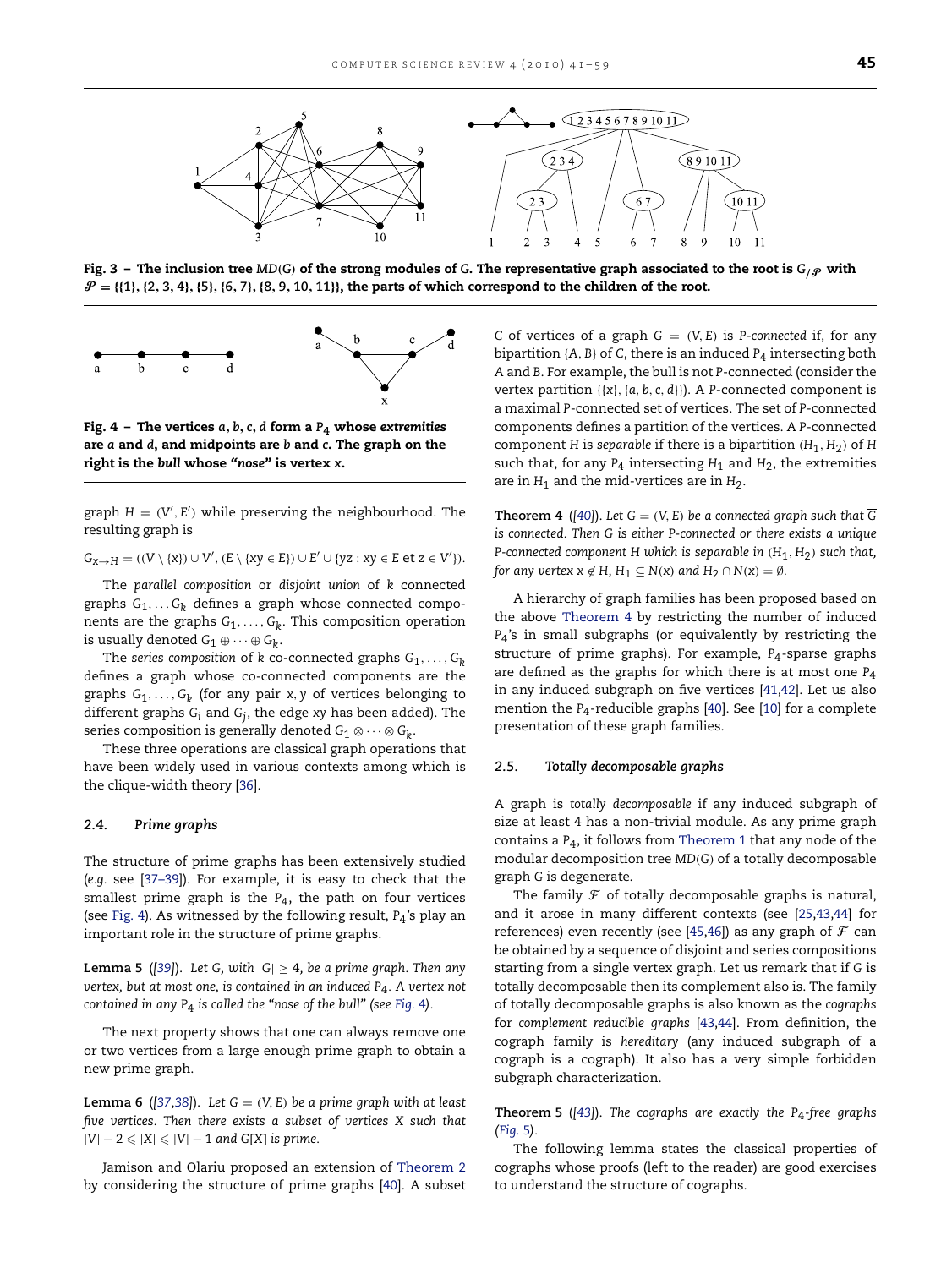<span id="page-5-1"></span>

Fig. 5 – A cograph and its modular decomposition tree (also called a cotree).

- **Lemma 7.** Let  $x$ ,  $y$  and  $v$  be vertices of a cograph  $G = (V, E)$ .
- (1) *If*  $xv \in E$ ,  $yv \notin E$  and  $xy \in E$ , then  $m(v, y) \subseteq M(v, \overline{x})$ .
- (2) If  $xv \in E$ ,  $yv \in E$  and  $xy \notin E$ , then  $M(v, \overline{x}) = M(v, \overline{y})$  and  $m(v, x) = m(v, y)$ .

Using [Theorem 5,](#page-4-3) one can propose a naive cograph recognition algorithm by searching for an induced *P*4. But so far, most of the linear time cograph recognition algorithms construct the modular decomposition tree and exhibit a *P*4 in the case of failure.

The first linear time cograph recognition algorithm was proposed in 1985 by Corneil et al. [\[25\]](#page-16-22). It incrementally constructs the modular decomposition tree, also called the *cotree* when restricted to cographs, as long as the graph induced by the processed vertices is a cograph. Even if alternative recognition algorithms have recently been proposed [\[47–49\]](#page-17-9), the seminal algorithm of [\[25\]](#page-16-22) is a cornerstone in the algorithmic of the modular decomposition and turns out to have a large impact even for other decomposition technics (e.g. for the split decomposition [\[50\]](#page-17-10)). We present Corneil et al.'s algorithm in Section [3.](#page-5-0)

# *2.6. Bibliographic notes*

The seminal paper on modular decomposition of graphs is probably Gallai's one [\[1\]](#page-16-0) on transitive orientation. To knowledge, the only survey paper is due to Möhring and Radermacher [\[7\]](#page-16-6). More recently, Ehrenfeucht et al. [\[13\]](#page-16-12) published a book on the decomposition of 2-structures (a generalization of graphs) which presents the modular decomposition in a more general framework. In his PhD thesis [\[16\]](#page-16-15), Bui Xuan proposes a survey as well as original results on the representation of set families. Many graph families are well-structured with respect to the modular decomposition, e.g. comparability graphs, permutation graphs, cographs, etc. For these aspects, the reader should refer to the books of Golumbic [\[9\]](#page-16-8) and more recently [\[10,](#page-16-9)[51\]](#page-17-11). The algorithmic aspects are particularly developed in [\[9,](#page-16-8)[51\]](#page-17-11).

We saw that the family of modules in a graph is partitive. If we move to directed graphs, then we obtain a weakly partitive family. The related decomposition of a bipartite graph into bimodules also yields a weakly partitive family [\[52\]](#page-17-12). In order to formalize split decomposition [\[12\]](#page-16-11), bipartitive families have been introduced [\[12](#page-16-11)[,53\]](#page-17-13). For a recent survey of all kinds of

variations of modular decomposition, the reader should refer to [\[16\]](#page-16-15).

# <span id="page-5-0"></span>3. Cographs recognition algorithms as an appetizer

We first study in detail Corneil et al.'s algorithm [\[25\]](#page-16-22). If the input graph is a cograph, this vertex-incremental algorithm builds the cotree by adding the vertices one by one in an arbitrary order. Then, we sketch how the cotree of a cograph can be updated under edge modification; the result is due to Shamir and Sharan [\[54\]](#page-17-14).

# *3.1. Adding a vertex to a cograph*

Consider the following subproblem: given a cograph  $G = (V, E)$ together with its cotree *MD*(*G*), a vertex *x* and a subset of vertices *S*  $\subseteq$  *V*, test whether the graph *G* + (*x*, *S*) = (*V*  $\cup$  {*x*}, *E*  $\cup$  $\{xy \mid y \in S\}$ ) is a cograph, and if so output the cotree  $MD(G + x)$ . Corneil et al. [\[25\]](#page-16-22) showed that whether *G*+*x* is a cograph or not can be characterized by a labelling of the nodes of the cotree *MD*(*G*). A node *p* receives the label *empty* if the corresponding module  $M(p)$  does not intersect *S*; *adjacent* if  $M(p) \subseteq S$ ; and *mixed* otherwise. We remark that by definition any child of a node labelled adjacent (resp. empty) is also labelled adjacent (resp. empty).

<span id="page-5-2"></span>**Lemma 8** ( $[25]$ ). Let G be a cograph, x a vertex of V and S  $\subseteq$  V. *The graph*  $G + (x, S)$  *is a cograph iff* 

- (1) *either none of the nodes of the cotree MD*(*G*) *is mixed;*
- (2) *or the set of mixed nodes induces a path* π *from the root of MD*(*G*) *to some node p and*
	- (a) *the children of the series nodes of* π *different than p are all adjacent;*
	- (b) *the children of the parallel nodes of* π *different than p are all empty.*

The main idea expressed by the conditions of [Lemma 8](#page-5-2) is that the modifications of the cotree implied by the insertion of vertex *x* are localized in the subtree of *MD*(*G*) rooted at node *p*. Indeed any module disjoint from *M*(*p*) is not affected by *x*'s insertion (the corresponding nodes are labelled empty or adjacent). In a sense, node *p* should be considered as the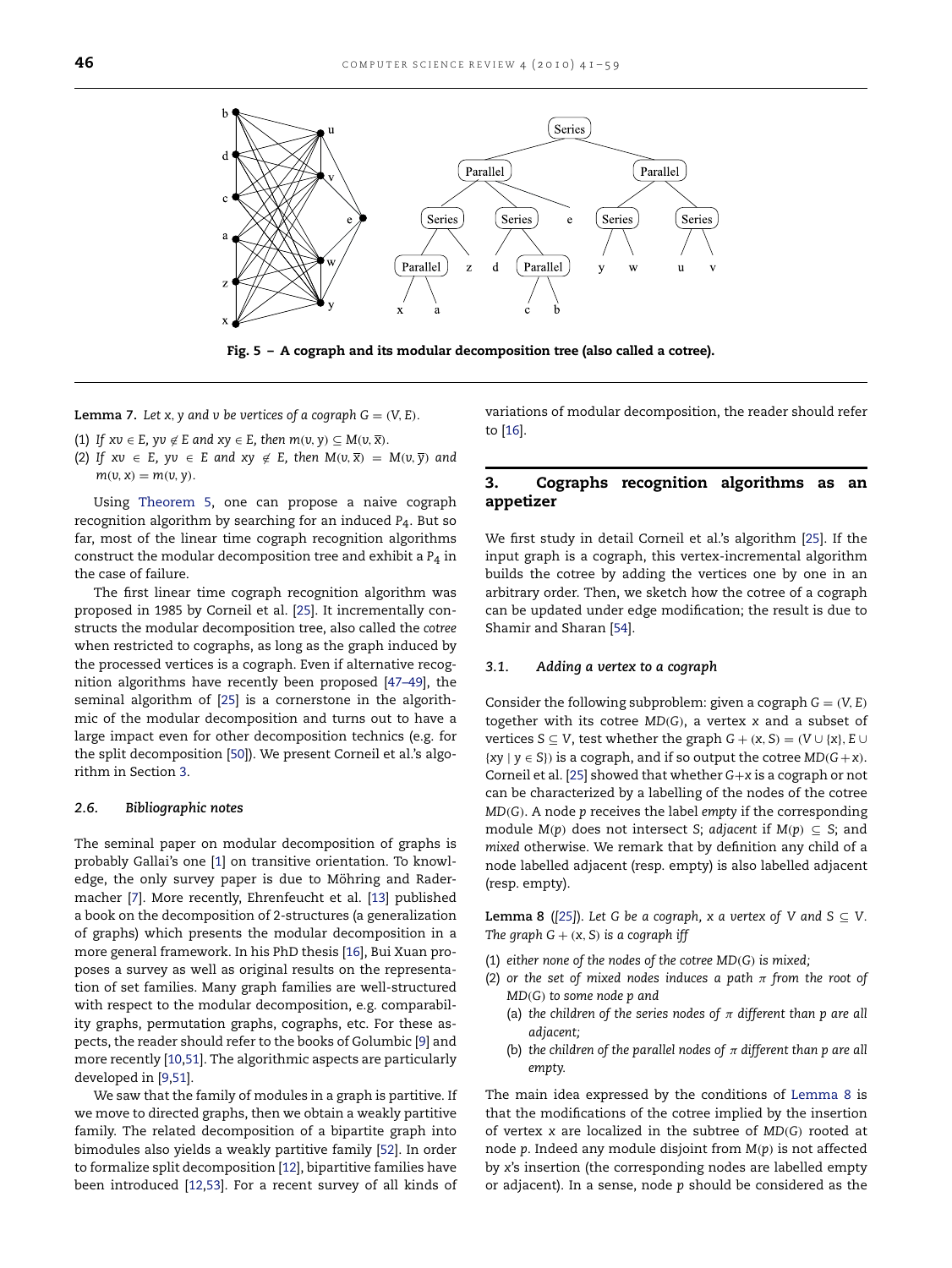<span id="page-6-0"></span>

<span id="page-6-2"></span>Fig. 6 – Insertion of the vertex *x* adjacent to  $S = \{b, d, g, h\}$ . Grey nodes are the adjacent labelled nodes and dashed nodes are the mixed nodes. The insertion node *p* is the bold series node (father of *a*, *b*, *c*, *d*).



Fig. 7 – Update of the cotree to insert the edge *xy* in a cograph. The node *m*(*x*, *y*) is split into two parallel nodes, say *p* and *q*, one being the father of *x*, the other the father of the other children of *m*(*x*, *y*). Then leaf *y* is extracted from the cotree and attached to a new series node inserted between nodes *p* and *q*.

insertion node. The cotree updates only depend on node *p* (*e.g.* whether it is mixed or adjacent). An example is depicted in [Fig. 6.](#page-6-0)

The algorithm first labels the cotree in a bottom-up manner. The leaves corresponding to vertices of *S* are labelled adjacent. A node labelled adjacent forwards a partial mark to its father. When a node has received a mark from each of its children, it is labelled adjacent. At the end of this process the empty nodes have never been searched, while the partially marked nodes correspond, if  $G + x$  is a cograph, to the parallel nodes of the path  $\pi$  from the insertion node to the root of *MD*(*G*). It is not difficult to see that the number of marked nodes is linear in the size of *S*, meaning that the labelling process runs in time *O*(|*S*|). Testing the condition of the above lemma can be done within the same complexity as well.

**Theorem 6** (*[\[25\]](#page-16-22)*). *The family of cographs can be recognized in linear time.*

### *3.2. Edge modification algorithms for cographs*

Let us now turn to the edge modification problem which consists in updating the cotree of a cograph *G* under an edge insertion or deletion. Since the cotree of a cograph can be obtained from the cotree of its complement by flipping the parallel and the series nodes, deleting or inserting an edge in a cograph are equivalent problems.

<span id="page-6-1"></span>**Lemma 9** (*[\[54\]](#page-17-14)*). *Let x and y be two non-adjacent vertices of a cograph*  $G = (V, E)$ *. Then*  $G + xy = (V, E \cup \{xy\})$  *is a cograph iff x* is a child of  $m(x, y)$  and  $M(y, \overline{x}) \subseteq N(x)$ .

Let us sketch the argument proof. As  $xy \notin E$ , the module *m*(*x*, *y*) is represented by a parallel node. Assume that the conditions of [Lemma 9](#page-6-1) do not hold. Then the path in the cotree from  $m(x, y)$  to  $x$  (resp.  $y$ ) contains a series nodes  $p_x$ (resp. *py*) which is the least common ancestor of *x* (resp. *y*) and some leaf *ux* (resp. *uy*). Then the vertices {*ux*, *x*, *y*, *uy*} induce a  $P_4$  in the graph  $G + xy$  [\(Fig. 7\)](#page-6-2).

It follows from [Lemma 9](#page-6-1) that, as long as the modified graph remains a cograph, the modifications in the cotree are local and can be done in constant time. From the results presented in this section, we obtain the following.

**Theorem 7** (*[\[25](#page-16-22)[,54\]](#page-17-14)*). *There exists an algorithm maintaining the modular decomposition tree of a cograph which runs in time O*(*d*) *per modification (edge or vertex insertion and deletion), where d is the number involved in the modification.*

Such an algorithm is known in the literature as a *fully dynamic* algorithm.

## *3.3. Bibliographic notes*

In the late 1980's, Müller and Spinrad generalized Corneil et al.'s algorithm to the first quadratic modular decomposition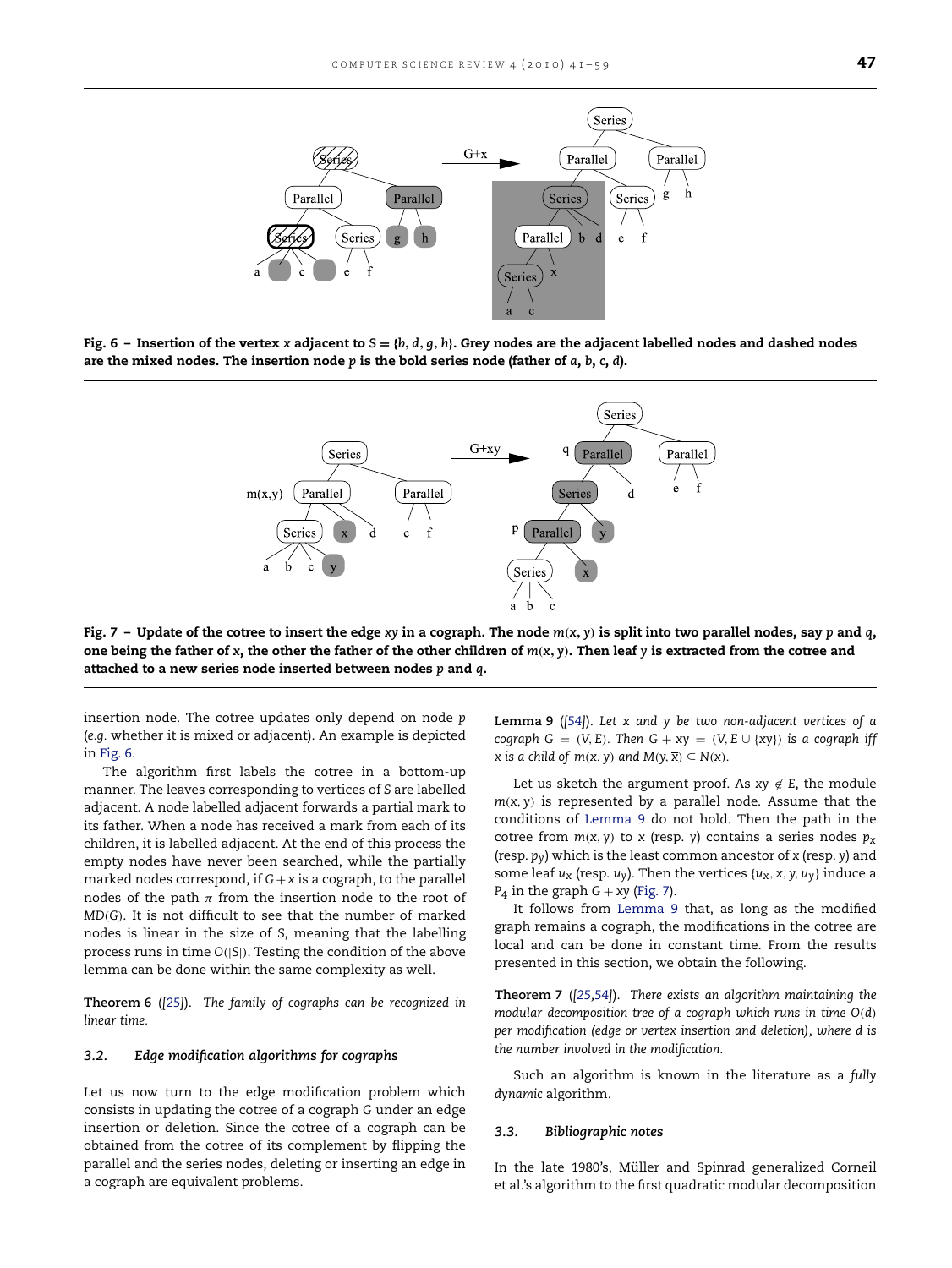<span id="page-7-1"></span>

algorithm of graphs [\[55\]](#page-17-15). Their algorithm is also incremental, but unlike in Corneil et al.'s algorithm, the whole graph has to be known at the beginning of the algorithm. This restriction is required for the sake of adjacency tests.

Concerning the cograph recognition problem, new algorithms have also appeared recently. Habib and Paul [\[48\]](#page-17-16) proposed a partition refinement based algorithm (see Section [4\)](#page-7-0) and Bretscher et al. [\[56\]](#page-17-17) discovered a simple Lexicographic Breadth First Search [\[57\]](#page-17-18) based algorithm.

As well as the two cograph algorithmic results presented above, fully dynamic algorithms have recently been proposed to maintain a representation based on the modular decomposition tree under vertex and edge modifications for various graph classes: permutation graphs [\[58\]](#page-17-19), interval graphs [\[59,](#page-17-20)[60\]](#page-17-21), etc. The fully dynamic representation problem has also been solved for other families of graphs, *e.g.* proper interval graphs [\[61\]](#page-17-22), using other decomposition schemes.

In addition, Corneil et al.'s algorithm has been generalized to the split decomposition [\[12\]](#page-16-11) to obtain an optimal fully dynamic algorithm for the distance hereditary graphs recognition problem [\[50\]](#page-17-10). More recently, by the same technique, Gioan et al. derived an almost linear time split decomposition algorithm [\[62\]](#page-17-23) and the first subquadratic circle graph recognition algorithm [\[63\]](#page-17-24).

# <span id="page-7-0"></span>4. Partition refinement

Partition refinement, as an algorithmic technique, has been used in a number of problems, the first of which is probably the deterministic automata minimization [\[64\]](#page-17-25). Paigue and Tarjan [\[26\]](#page-16-24) wrote a synthesis paper on this technique. Since then, the number of problems solved by partition refinement keeps increasing: interval graph recognition [\[24\]](#page-16-23) and completion [\[65\]](#page-17-26), transitive orientation, consecutive ones property for boolean matrices [\[66\]](#page-17-27) are examples, among others. As we will see, this technique turns out to be a powerful and simple algorithmic paradigm that plays an important role in the context of modular decomposition.

We first present the data-structure and the elementary operation, namely the *refine* operation, of the partition refinement technique. Then, we illustrate this technique with an algorithm that computes a modular partition of a graph. Let us mention that this algorithm really follows the

lines of Hopcroft's deterministic automaton minimization algorithm [\[64\]](#page-17-25).

#### *4.1. Data-structures and algorithmic scheme*

Let  $P$  and  $P'$  be two partitions of the same set *V*. The partition  $P$  is smaller than  $P'$ , denoted  $P \triangleleft P'$ , if  $P \neq P'$ and any part of  $P$  is a subset of some part of  $P^{\prime}.$  The partition P is *stable* with respect to a set *S* if none of the parts of P overlaps *S*.

Partition refinement consists of repeating, as long as needed, the operation described in Algorithm 1. The initial partition and the sequence of *pivot sets* used in the successive refinement steps have a large impact on the whole complexity of the algorithm. Partitioning the vertex set of a graph with respect to the neighbourhood of some vertex is a common operation in graph algorithms. Indeed, in our examples, all pivot sets considered correspond to the neighbourhood of some vertex.

| <b>Algorithm 1:</b> Refine( $P$ , S)                                                                  |
|-------------------------------------------------------------------------------------------------------|
| <b>Input:</b> A partition $\mathcal P$ of a set V and a subset $S \subseteq V$ , called               |
| pivot set                                                                                             |
| <b>Output:</b> The coarsest partition refining $P$ and stable for                                     |
| S                                                                                                     |
| begin                                                                                                 |
| foreach part $\mathcal{X} \in \mathcal{P}$ do                                                         |
| if $X \cap S \neq \emptyset$ and $X \cap S \neq X$ then replace $X$ by $X \cap S$ and $X \setminus S$ |
|                                                                                                       |
| end                                                                                                   |

Let us briefly describe a very useful data-structure, namely the *standard partition data structure* (see [Fig. 8\)](#page-7-1). The elements of the set *V* to be partitioned are stored in a doubly linked list. Each element of *V* is assigned a pointer towards the part it belongs to. The elements of a part  $X$  remain consecutive in the doubly linked list (they form an interval). So each part maintains a pointer towards its first and its last element in the list.

**Notation 8.** *The data-structure implicitly represents an ordered partition: the parts are totally ordered. Depending on the application, this aspect may or may not be important. In order to distinguish*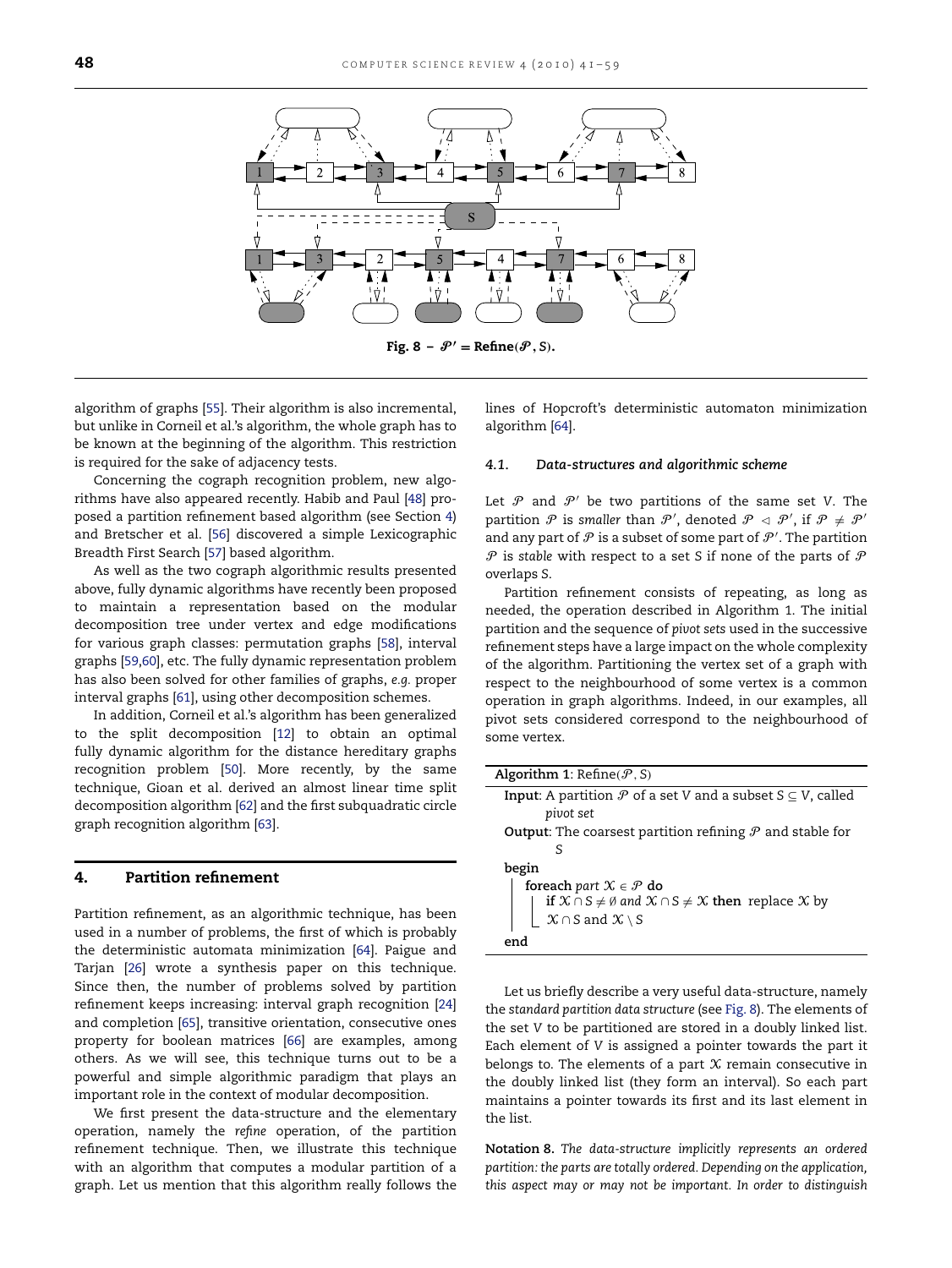*the two different cases, an ordered partition will be denoted by*  $\mathcal{P} = [\mathcal{X}_1, \dots, \mathcal{X}_k]$  while a non-ordered partition will be denoted *by*  $\mathcal{P} = \{X_1, \ldots, X_k\}.$ 

Given a subset  $S \subseteq V$ , using this standard partition data structure, one can build a list *L* containing the parts of P intersecting *S*, such that in each of these parts the elements of *S* occur first. Then, using *L*, one can split every part into X ∩ *S* and  $X \setminus S$ . A careful complexity analysis shows the following result.

**Lemma 10.** *The time complexity of the operation Refine*( $P$ , *S*) *is O*(|*S*|)*.*

We conclude this brief introduction with a few remarks. Refining a partition by a subset *S* or its complement  $\overline{S}$  = *V* \ *S* are equivalent operations: Refine( $X$ , *S*) = Refine( $X$  ∩ *S*,  $V \setminus S$ ). It is thereby possible to deal with the complement of the input graph without explicitly storing its edge set. Partition refinement is usually used either to compute a total ordering of the vertices (*e.g.* LexBFS) or the equivalence classes of some equivalence relations (*e.g.* maximal set of twin vertices). McConnell and Spinrad [\[23\]](#page-16-34) showed how to augment the data-structure in order to extract within the same complexity, at each refinement step, the edges incident to vertices belonging to different parts. This operation is useful to efficiently compute the quotient graph associated to a modular partition. For a more detailed presentation of partition refinement, refer to [\[24,](#page-16-23)[26,](#page-16-24)[66](#page-17-27)[,67\]](#page-17-28).

Of course many variations of the standard partition data structure have been introduced, as for example changing the doubly linked list into an array of size |*V*|. A further requirement can be that the elements of every part  $X$  of  $P$  are maintained sorted according to a given an initial ordering  $\tau$  of *V*. This can be done within the same complexity and is very useful for example when dealing with LexBFS multi-sweep algorithms. The ordering given by some previous LexBFS can be used as a tie-break rule for another LexBFS [\[56,](#page-17-17)[68](#page-17-29)[,69\]](#page-17-30).

# *4.2. Hopcroft's rule and computation of a modular partition*

Partition refinement is the right tool to compute a modular partition, an important subproblem towards efficient modular decomposition algorithms. In this section, we focus on the problem of computing the *coarsest modular partition* (see [Definition 8\)](#page-8-0) of a given vertex partition. The algorithm we present runs in time *O*(*n* + *m* log *n*) and is based on *Hopcroft's rule*, which is used in various simple quasi-linear time modular decomposition algorithms.

<span id="page-8-0"></span>**Definition 8.** Let  $P$  be a partition of the vertices of a graph  $G = (V, E)$ . The *coarsest modular partition of G* with respect to  $P$ is the largest modular partition  $Q$  such that  $Q \triangleleft P$ .

The main idea of the algorithm is the following: as long as there is a part  $X$  which is not uniform for some vertex  $x \notin X$ , the current partition  $\mathcal P$  is refined with the neighbourhood *N*(*x*). When the algorithm ends, all the parts are modules. Finding, at each step, a vertex *x* whose neighbourhood strictly refines the partition  $\mathcal P$  is the usual barrier to linear time complexity. However, using the so-called *Hopcroft rule*, one gets a fairly simple solution that uses the neighbourhood of each vertex at most logn times.

**Lemma 11.** Let  $P$  be a partition of the vertices of a graph  $G =$  $(V, E)$  and  $x$  be a vertex of some part  $X$ . If  $P$  is stable with respect *to*  $N(y)$ ,  $\forall y \notin \mathcal{X}$ , then  $\mathcal{X}$  *is a module of G and the partition*  $Q = \text{Refine}(\mathcal{P}, N(x))$  *is stable with respect to*  $N(x'), \forall x' \in \mathcal{X}$ *.* 

The above lemma (which is a direct consequence of the definition of module) shows that using as pivots the vertices of all the parts of  $P$  but one, say  $Z$ , plus one vertex *z* of  $Z$  is enough. For complexity issues, the avoided part  $Z$  has to be chosen as the largest part of  $P$ . Similarly, once a part  $X$  has been split, the process continues recursively on the subgraph induced by  $X$  and the resulting largest subpart can be avoided (meaning that only one of its vertices has to be used as pivot). This *"avoid the largest part"* technique is known as *Hopcroft's rule*, and it was first proposed in the deterministic automata minimization algorithm [\[64\]](#page-17-25).

| Algorithm 2: Modular Partition                                                                                                                                                                           |
|----------------------------------------------------------------------------------------------------------------------------------------------------------------------------------------------------------|
| <b>Input:</b> A partition $P$ of the vertex set V of a graph G                                                                                                                                           |
| <b>Output:</b> The coarsest modular partition Q smaller than                                                                                                                                             |
| P.                                                                                                                                                                                                       |
| begin                                                                                                                                                                                                    |
| Let Z be the largest part of $\mathcal{P}$ ;<br>$\mathcal{Q} \leftarrow \mathcal{P}; K \leftarrow \{Z\}; L \leftarrow \{ \mathcal{X} \mid \mathcal{X} \neq \mathcal{Z}, \mathcal{X} \in \mathcal{P} \};$ |
| while $L \cup K \neq \emptyset$ do<br>$\mathbf{1}$                                                                                                                                                       |
| <b>if</b> there exists $X \in L$ then $S \leftarrow X$ and $L \leftarrow L \setminus \{X\}$ ;                                                                                                            |
| else                                                                                                                                                                                                     |
| Let $X$ be the first part K and x arbitrarily<br>$\overline{2}$                                                                                                                                          |
| selected in $\mathfrak{X};$                                                                                                                                                                              |
| $S \leftarrow \{x\}$ and $K \leftarrow K \setminus \{X\};$                                                                                                                                               |
| foreach vertex $x \in S$ do                                                                                                                                                                              |
| <b>foreach</b> part $\mathcal{Y} \neq \mathcal{X}$ such that $N(x) \perp \mathcal{Y}$ do                                                                                                                 |
| Replace in $Q$ , $\mathcal{Y}$ by $\mathcal{Y}_1 = \mathcal{Y} \cap N(x)$ and<br>3                                                                                                                       |
| $\mathcal{Y}_2 = \mathcal{Y} \setminus N(x);$                                                                                                                                                            |
| Let $\mathcal{Y}_{min}$ (resp. $\mathcal{Y}_{max}$ ) be the smallest part                                                                                                                                |
| (resp. largest) among $\mathcal{Y}_1$ and $\mathcal{Y}_2$ ;                                                                                                                                              |
| if $\mathcal{Y} \in L$ then $L \leftarrow L \cup \{\mathcal{Y}_{min}, \mathcal{Y}_{max}\} \setminus \{\mathcal{Y}\};$<br>else                                                                            |
| $L \leftarrow L \cup \{\mathcal{Y}_{min}\};$                                                                                                                                                             |
| if $\mathcal{Y} \in K$ then Replace $\mathcal{Y}$ by $\mathcal{Y}_{max}$ in K;                                                                                                                           |
| else Add $\mathcal{Y}_{max}$ at the end of K;                                                                                                                                                            |
|                                                                                                                                                                                                          |
| end                                                                                                                                                                                                      |

To implement this rule, the parts are stored in two disjoint lists *K* and *L*. The neighbourhoods of all the vertices of parts belonging to *L* will be used to refine the partition. For the parts belonging to *K*, only the neighbourhood of one arbitrarily selected vertex is used. Since *K* is managed with an FIFO priority rule, this guarantees that the first part of the list, when extracted, is a module.

**Theorem 9.** Let  $P$  be a partition of the vertices of a graph  $G =$ (*V*, *E*)*. Algorithm 2 computes the coarsest modular partition for G and*  $P$  *in time*  $O(n + m \log n)$ *.* 

The correctness of the algorithm follows from the next three invariant properties. The first invariant shows that a module contains in some part of the given partition cannot be split, while the third one guarantees that the algorithm outputs a modular partition.

(1) If *M* is a module of *G* contained in a part  $X \in \mathcal{P}$ , then there exists a part Y of the current partition containing *M*.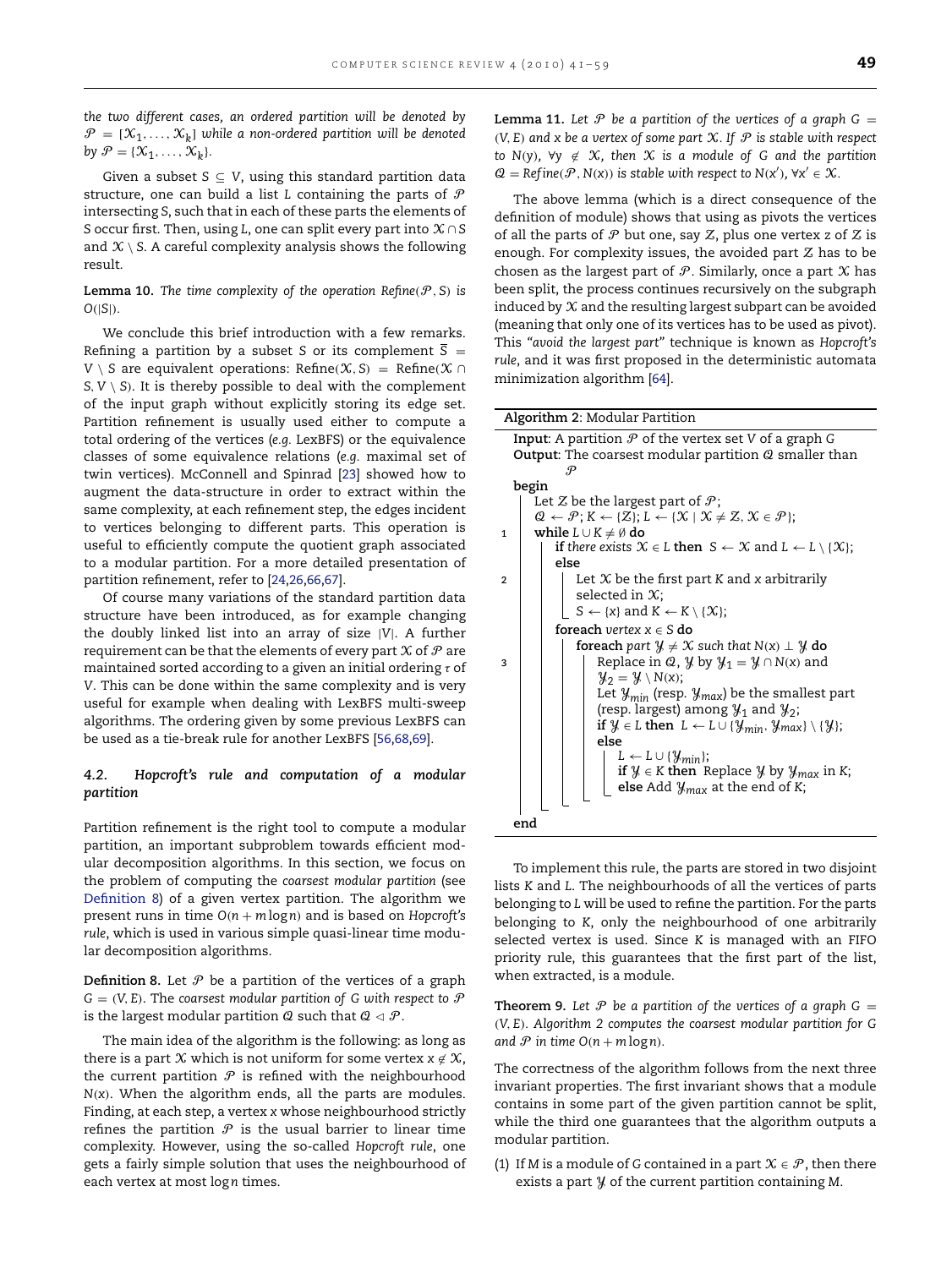<span id="page-9-2"></span>

Fig. 9 - On the left, a modular decomposition tree  $MD(G)$ , and on the right, the modular partition  $M(G, v)$  with the corresponding spine between *v* and the root of *MD*(*G*).

- (2) If  $L = \emptyset$ , then the first part  $\mathcal Y$  of *K* is a module.
- (3) If the current partition contains a part  $X$  that is not a module, then there exists  $\mathcal{Y} \in L \cup K$  different from  $\mathcal{X}$  and containing a splitter *y* for X.

*Complexity issues:* The main while loop (line 1) manages a set *S* of vertices whose neighbourhoods have to be used to refine the current partition. The set *S* is computed from the lists *L* and *K*. Since the current part containing a given vertex can be added to *L* only if its size is smaller than half of the size of the former part containing *x*, the neighbourhood of each vertex *x* is guaranteed to be visited at most log(|*V*|) times by the algorithm. Furthermore, when a vertex *x* of a part X extracted from *K* is used, neither *x* nor any of the vertices of  $X$  is used again. This yields to a  $O(\sum_{x \in V} log(|V|).|N(x)|)$  complexity, as claimed.

# *4.3. Bibliographic notes*

As already mentioned, the use of partition refinement technique dates to 1971 for the deterministic automata minimization problem [\[64\]](#page-17-25). In 1987, Paigue and Tarjan used this technique again to solve three different problems: functional partition, coarsest relational partition problems and doubly lexicographic ordering of a boolean matrix. In the late 1990's, it has been used more systematically in the context of modular decomposition and transitive orientation yielding  $O(n + m \log n)$  practical and simple algorithms (see e.g. [\[23](#page-16-34)[,66\]](#page-17-27)).

# <span id="page-9-0"></span>5. Recursive computation of the modular decomposition tree

In 1994, Ehrenfeucht et al. [\[2\]](#page-16-1) proposed a quadratic algorithm for modular decomposition. $1$  The principle of this algorithm, which we will call the *skeleton algorithm*, is the basis of a large number of the known subquadratic algorithms proposed in the late 1990's (see *e.g.* [\[22](#page-16-21)[,23\]](#page-16-34)), which could abusively be considered as a series of different implementations of the skeleton algorithm. The complexity of these implementations is respectively  $O(n + m.\alpha(n, m))$  or

 $O(n + m)$  [\[22\]](#page-16-21), and finally  $O(n + m \log n)$  [\[23\]](#page-16-34). We describe the principle of the skeleton algorithm without considering the complexity issues. We then discuss the differences in the time complexity of the known algorithms.

#### *5.1. The skeleton algorithm*

Let us first mention that the skeleton algorithm computes a *non-reduced* form of the modular decomposition tree *MD*(*G*): the resulting tree may contain some series (or parallel) node child of a series (or parallel) node. All the algorithms we describe in this section will do so. This does not impact the complexity issues as a single search of the tree is enough to reduce it in time *O*(*n*). In the following, we will abusively denote *MD*(*G*) the (non-reduced) decomposition tree returned by these algorithms.

The main idea developed by Ehrenfeucht et al. [\[2\]](#page-16-1) is to first compute a *"spine"* of the modular decomposition tree *MD*(*G*), and then to recursively compute the modular decomposition trees of some induced subgraphs which are eventually padded to the spine. More formally:

**Definition 9.** Let *v* be an arbitrary vertex of a graph  $G = (V, E)$ . The *v*-*modular partition* is the following modular partition:

 $M(G, v) = \{v\} \cup \{M \mid M \text{ is a maximal module not containing } v\}.$ 

We define *spine*(*G*, *v*) as the modular decomposition tree  $MD(G_{/M(G, v)}).$ 

<span id="page-9-4"></span>First we notice that  $M(G, v)$  is easy to compute.

**Lemma 12.** *The partition* M(*G*, *v*) *is the coarsest modular partition for G and*  $\mathcal{P} = \{N(v), v, \overline{N}(v)\}$  *and can be computed in time O*(*n* + *m* log *n*) *[\(Fig.](#page-9-2)* 9*).*

Let us notice that any degenerate strong module (series or parallel) containing *v* will be represented in *spine*(*G*, *v*) by a binary node. The purpose of test of Line 1 in Algorithm 3 is to correctly fixed those binary nodes. The correctness of Algorithm 3 is a consequence of the following properties:

<span id="page-9-3"></span>**Lemma 13** ([\[2\]](#page-16-1)). Let  $v$  be a vertex of a graph  $G = (V, E)$  and M(*G*, *v*) *be the associated modular partition. Then:*

- (1) Any non-trivial module of  $G_{/M(G,v)}$  contains *v*;
- (2) *A* set  $X$  ⊂  $M(G, v)$  is a non-trivial strong module of  $G_{/M(G, v)}$ *iff*  $\bigcup_{M \in \mathcal{X}} M$  *is an ancestor of v in MD*(*G*)*;*
- (3) Any module not containing  $v$  is a subset of a part  $M \in \mathcal{M}(G, v)$ .

<span id="page-9-1"></span><sup>1</sup> This algorithm is designed for 2-structures, a classical generalization of graphs.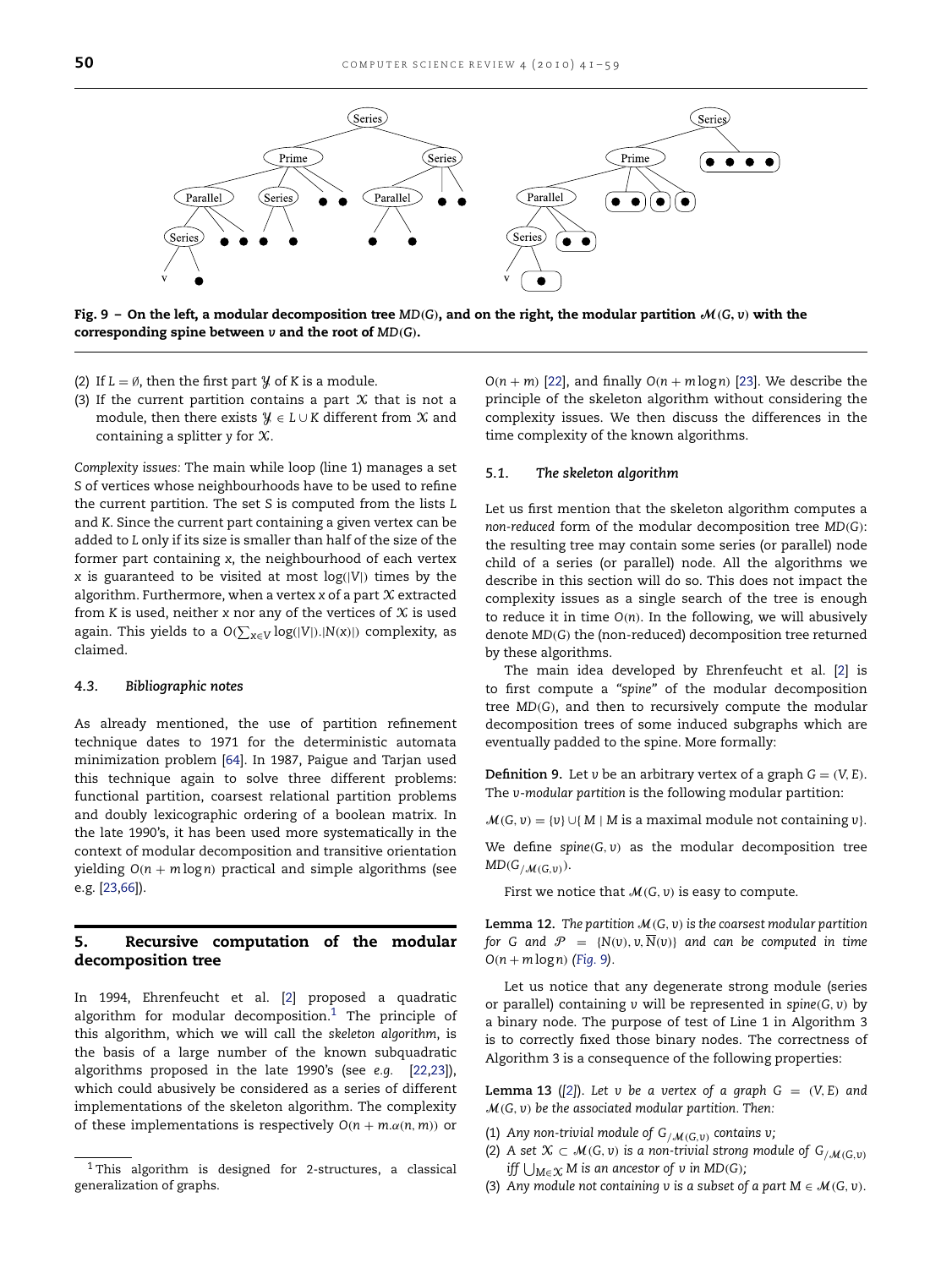| Algorithm 3: Ehrenfeucht et al. [2]                                            |  |
|--------------------------------------------------------------------------------|--|
| <b>Input:</b> An arbitrary vertex v of $G = (V, E)$ , $T = \text{spine}(G, v)$ |  |
| and $\{T_X = MD(G[X]) \mid X \in \mathcal{M}(G, v)\}\$                         |  |
| <b>Output:</b> The modular decomposition tree $MD(G)$                          |  |
| begin                                                                          |  |
| foreach leaf X of T do                                                         |  |
| Let $T_X = MD(G[X])$ and $p(X)$ be X's father in T;                            |  |
| Replace $X$ by $T_X$ in $T$ ;                                                  |  |
| if the root $r(T_X)$ and $p(X)$ are both parallel or series                    |  |
| then                                                                           |  |
| Remove $r(T_X)$ and connect the children of                                    |  |
| $r(T_X)$ to $p(X)$                                                             |  |
|                                                                                |  |
|                                                                                |  |

Computing *spine*(*G*, *v*) is a difficult and technical task of the skeleton algorithm; indeed it is its main complexity bottleneck. The solution we present hereafter has been proposed in [\[2\]](#page-16-1) and yields quadratic running time. Later on, Dahlhaus et al. [\[22\]](#page-16-21) improved this step and obtained a subquadratic running time (see the discussion in Section [5.3\)](#page-10-0).

#### *5.2. Computation of spine*(*G*, *v*)

**Definition 10.** A graph  $G = (V, E)$  is *nested* if there exists a vertex *v* ∈ *V* which is contained in all the non-trivial modules of *G*. Such a vertex is called an *inner* vertex of *G*.

As a direct consequence of [Lemma 13,](#page-9-3) the quotient graph *G*/M(*G*,*v*) is a nested graph with inner vertex *v*.

In order to compute the modules of  $G_{/M(G, v)}$  and *spine*(*G*, *v*), Ehrenfeucht et al. [\[2\]](#page-16-1) introduced an auxiliary *forcing digraph*, the arc set of which guarantees the existence of a directed path from any vertex *u* to any vertex  $w \in m(u, v)$ , the smallest module containing *u* and *v*. As *v* belongs to all the modules of  $G_{/M(G,v)}$ , a simple search on the forcing graph will suffice to compute *spine*(*G*, *v*).

**Definition 11.** <sup>[2](#page-10-1)</sup> Let *v* be an arbitrary vertex of a graph  $G =$ (*V*, *E*). The *forcing graph*  $\mathcal{F}(G, v)$  is a directed graph whose vertex set is  $V \setminus \{v\}$ . The arc  $\overrightarrow{xy}$  exists if *y* is a splitter for  $\{x, v\}$ [\(Fig. 10\)](#page-11-1).

In other words, if  $\vec{x}$ <sup>*y*</sup> exists then *y* belongs to any module containing *v* and *x*.

<span id="page-10-2"></span>**Lemma 14** (*[\[2\]](#page-16-1)*). *If X is the set of vertices that can be reached from vertex x* in the forcing graph  $\mathcal{F}(G, v)$ , then  $\{v\} \cup X = m(v, x)$ .

In the following we will only consider the graph  $G_{/M(G,v)}$ and its forcing graph  $\mathcal{F}(G_{/\mathcal{M}(G,v)}, v)$ . Applying [Lemma 14](#page-10-2) to  $\mathcal{F}(G_{/M(G,v)}, v)$ , we obtain the following property.

**Corollary 1** ([\[2\]](#page-16-1)). Let  $M_x$  be the module of  $\mathcal{M}(G, v)$  containing the *vertex x*. If  $X$  is the set of modules that can be reached from  $M_X$  in  $\mathcal{F}(\mathsf{G}_{/\mathcal{M}(\mathsf{G},v)}, v)$ , then  $\bigcup_{\mathsf{M}\in\mathcal{X}}\mathsf{M}=m(v,x)$ .

We now consider the block graph  $\mathcal{B}(G, v)$  of  $\mathcal{F}(G_{/M(G, v)}, v)$ (see [\[70\]](#page-17-31)) whose vertices are the strongly connected components of  $\mathcal{F}(G_{/M(G, v)}, v)$ , also called the *blocks* of  $(G, v)$ . An arc of  $\mathcal{B}(G, v)$  between the block *B* and *B*<sup> $\prime$ </sup> exists if the vertices of *B*<sup> $\prime$ </sup> can be reached in  $\mathcal{F}(G_{\ell,M(G,V)}, v)$  from the vertices of *B*.

<span id="page-10-3"></span>**Lemma 15** (*[\[2\]](#page-16-1)*). *The transitive reduction of the block graph* B(*G*, *v*) *is a chain.*

A set of vertices of a digraph is a *sink* if it has no out-neighbour. By [Lemma 15,](#page-10-3) any sink set of  $\mathcal{F}(\mathcal{M}(G, v))$  is the union of consecutive blocks containing the last one in the transitive reduction of  $B(G, v)$ . Each sink set corresponds to a module of  $G_{/M(G,v)}$ .

**Corollary 2** ( $[2]$ ). Let *v* be a vertex of a graph  $G = (V, E)$ . A set M *of vertices containing v is a module of G*/M(*G*,*v*) *iff M is the union of*  ${v}$  *and the modules of*  $M(G, v)$  *belonging to a sink set*  $X$  *of*  $B(G, v)$ *.* 

Thereby the forcing graph  $\mathcal{F}(G_{/\mathcal{M}(G,v)}, v)$  describes the modules of  $G_{/M(G,v)}$  and the block graph  $\mathcal{B}(G,v)$  allows us to compute *spine*(*G*, *v*). Finally, *MD*(*G*) is obtained recursively by following the lines of [Lemma 13.](#page-9-3)

# <span id="page-10-0"></span>*5.3. Complexity issues*

Rather than detailing the complexity analysis, we point out the differences between the original skeleton algorithm presented in [\[2\]](#page-16-1) and its later versions improved in [\[22\]](#page-16-21). The interested reader should access the original papers for details. As already mentioned, a quadratic time complexity analysis is proposed in [\[2\]](#page-16-1). The main bottlenecks are the computation of the partition  $M(G, v)$  and the construction of  $MD(G_{/M(G, v)})$ .

Two new versions of the skeleton algorithm proposed by Dahlhaus et al. [\[22\]](#page-16-21), respectively run in  $O(n + m \alpha(n, m))$  time and in linear time. To improve the time complexity, the authors of [\[22\]](#page-16-21) borrowed from [\[47\]](#page-17-9) the idea to first recursively compute the modular decomposition trees of the subgraphs induced by  $N(v)$  and by  $\overline{N}(v)$ . It follows from the next lemma that  $M(G, v)$  is easy to retrieve from those trees.

**Lemma 16.** If  $X$  is a module of  $M(G, v)$ , then  $X$  is either a module *of*  $G[N(v)]$  *or a module of*  $G[\overline{N}(v)]$ *.* 

As in [\[2\]](#page-16-1), the technique used to compute *spine*(*G*, *v*) relies on a forcing digraph. Recall that the vertices of  $\mathcal{F}(\mathcal{M}(G, v))$ are the modules of *G* (indeed the modules of  $\mathcal{M}(G, v)$ ), which turns out to be a too strong condition for time complexity issues. In [\[22\]](#page-16-21), the forcing digraph is rather defined with the help of an equivalence relation. The idea is that each equivalence class gathers vertices of  $N(v)$  or of  $\overline{N}(v)$  which appear in a set of sibling modules of some ancestor node of *v* in *MD*(*G*) (or *spine*(*G*, *v*)). The partition defined by the equivalence classes is a coarser partition than M(*G*, *v*).

The final trick is that, given  $MD(G[N(v)])$  and  $MD(G[\overline{N}(v)])$ , the computation of  $M(G, v)$ ,  $spine(G, v)$  and finally  $MD(G)$  has to be done in time linear in the number of *active edges*, *i.e.* the edges incident to *v* and the edges linking vertices of *N*(*v*) and  $\overline{N}(v)$ . The  $\alpha(n, m)$  factor in the first version of the skeleton algorithm presented in [\[22\]](#page-16-21) is due to the use of some *unionfind* data-structures required to update the current tree. A clever time complexity analysis yields linear time if a careful preprocessing step is used to fix the recursion tree.

<span id="page-10-1"></span> $2$  The definition proposed here differs slightly from the original one of [\[2\]](#page-16-1). This modification simplifies the relationships with the results of [\[22\]](#page-16-21).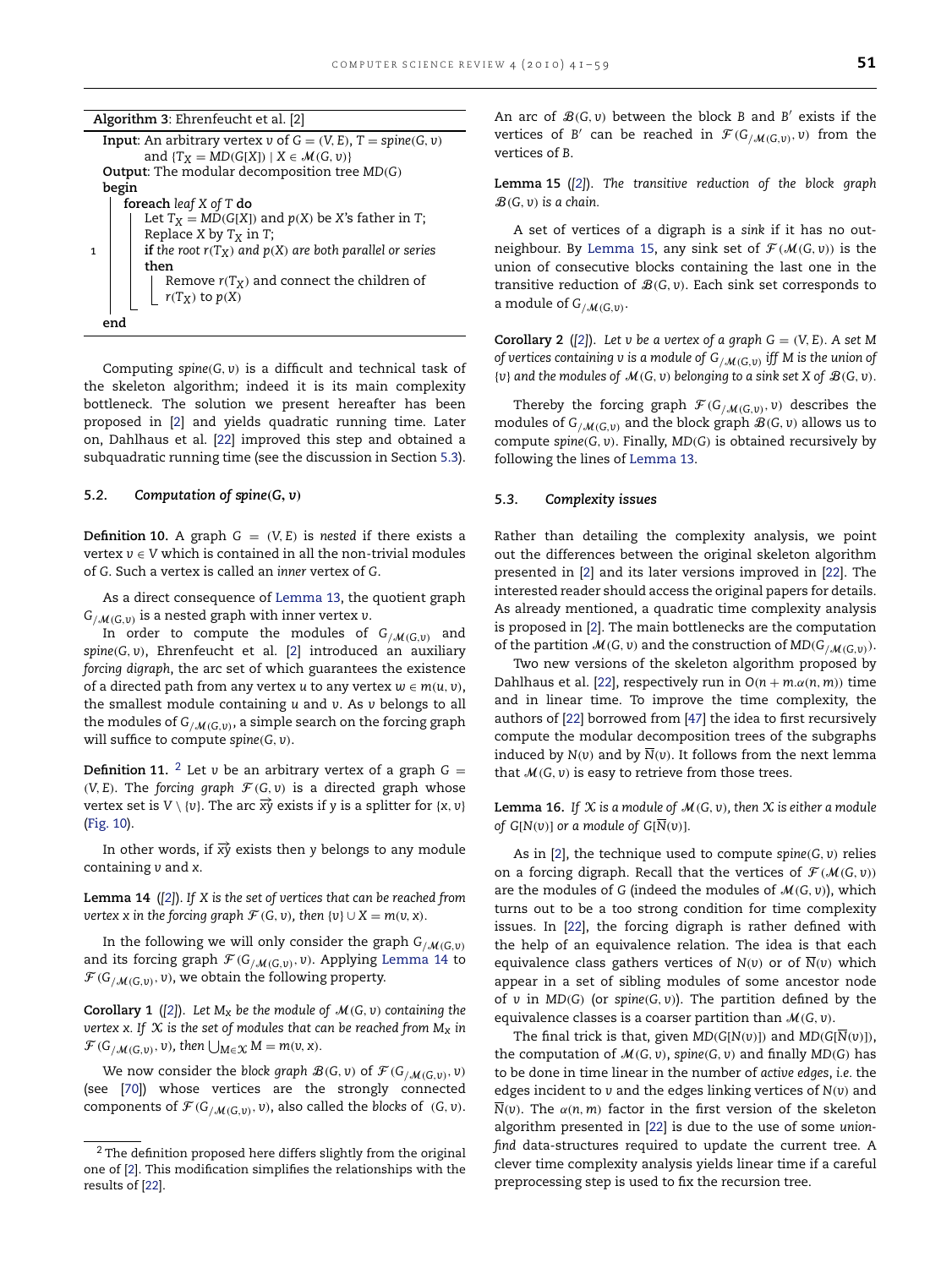<span id="page-11-1"></span>

Fig. 10 – A nested graph  $G = (V, E)$  together with its modular decomposition tree  $MD(G)$  and on its right the forcing graph  $\mathcal{F}(G, v)$ . The strongly connected components of  $\mathcal{F}(G, v)$  are {1}, {2, 3, 4}, {5}. Any module of *G* containing 3 and *v* also contains {1, 2, 4}, the vertices that can be reached from vertex 3 in  $\mathcal{F}(G, v)$ .

# <span id="page-11-2"></span>*5.4. Bibliographic notes*

Let us mention that the problem of finding a simple linear time algorithm for the modular decomposition is presented in [\[23\]](#page-16-34) or [\[51\]](#page-17-11) as an open problem. In his book [\[51\]](#page-17-11), Spinrad wrote (p. 149):

"*I hope and believe that in a number of years the linear algorithm can be simplified as well"*

Based on partition refinement techniques, a simplified  $O(n + m \log n)$  version of the skeleton algorithm has been developed in [\[23\]](#page-16-34).

# <span id="page-11-0"></span>6. Factoring permutation algorithm

In his PhD thesis, Capelle [\[34\]](#page-16-30) proved that computing the modular decomposition tree of a graph and computing a *factoring permutation* (see [Definition 4](#page-2-4) and [Figures 3,](#page-4-0) [12\)](#page-13-0) are two equivalent tasks, as one can be retrieved from each another in linear time [\[27\]](#page-16-25). It follows that computing the modular decomposition of a graph can be divided into two different steps: (1) computation of a factoring permutation; (2) computation of the modular decomposition tree given the factoring permutation. The main interest of such a strategy is to obtain an algorithm that avoids the auxiliary datastructures needed to compute the *union-find* and *least common ancestor* operations, as used in [\[22\]](#page-16-21), for example. Moreover, in some recent applications (e.g. comparative genomics [\[14,](#page-16-13)[71,](#page-17-32) [72\]](#page-17-33)), the given data is not the graph or the partitive family but rather a factoring permutation. This concept turns out to be of interest by itself.

As noticed by Capelle [\[34\]](#page-16-30), this strategy was already used in few cases such as the computation of the modular decomposition tree of chordal graph [\[30\]](#page-16-28) and the block tree of inheritance graphs [\[32\]](#page-16-35). In [\[24](#page-16-23)[,67\]](#page-17-28), a partition refinement algorithm is proposed to compute a factoring permutation of a graph in time  $O(n + m \log n)$ . Restricted to cographs, the complexity can be improved down to linear time [\[48\]](#page-17-16).

We will first revisit Algorithm 1 of [\[67\]](#page-17-28) and show how it can be adapted to compute a factoring permutation in time  $O(n + m \log n)$ . This algorithm has to be compared to McConnell and Spinrad's implementation [\[23\]](#page-16-34) of Ehrenfeucht et al.'s algorithm. The main differences are that the modular decomposition tree is never built and the relative order between the different parts of the partition is important.

There exist several linear time algorithms that, given a factoring permutation of a graph, compute its modular decomposition tree. A recent one is proposed in [\[15](#page-16-14)[,73\]](#page-17-34). We describe the principle of the first one due to Capelle et al. [\[27\]](#page-16-25).

# *6.1. Computing a factoring permutation*

An ordered partition  $\mathcal{P} = [\mathcal{X}_1, \dots, \mathcal{X}_k]$  of a set  $\mathcal{E}$  defines a partial order on  $\varepsilon$ , the maximal antichains of which are exactly the parts of  $\mathcal P$ . In other words, we have  $x_i <_{\mathcal P} x_i$  iff *x<sub>i</sub>* ∈  $X_i$ , *x<sub>i</sub>* ∈  $X_i$  and *i* < *j*. Thereby, refining an ordered partition could be understood as computing an extension of the corresponding partial order.

We will abusively write  $x < p M$ , for  $x \in \mathcal{E}$  and  $M \subset \mathcal{E}$ , if  $x <_{\mathcal{P}} y$  for all  $y \in M$ . To prove the correctness of the algorithm, we need to generalize the definition of interval of permutations to ordered partitions.

**Definition 12.** Let  $P$  be an ordered partition of a set  $E$ . A subset *S*  $\subseteq$  *E* is an *interval* of *P* iff there are two parts  $\mathcal{L} \in \mathcal{P}$ and  $\mathcal{R} \in \mathcal{P}$  (not necessarily distinct) intersecting *S* such that for any part  $X$ :

- if  $\mathcal{L} <_{\mathcal{P}} \mathcal{X} <_{\mathcal{P}} \mathcal{R}$ , then  $\mathcal{X} \subset S$ ;
- if  $X \leq_{\mathcal{P}} \mathcal{L}$  or  $\mathcal{R} \leq_{\mathcal{P}} \mathcal{X}$ , then  $X \cap S = \emptyset$ .

To compute a factoring permutation, the main steps of the algorithm we present are: (1) computation of an ordered partition that is a modular partition M(*G*, *v*) such that the strong modules containing a vertex *v* are intervals of M(*G*, *v*); and (2) recursive computation of a factoring permutation of each of the subgraphs induced by a module  $M \in \mathcal{M}(G, v)$ .

**Theorem 10.** Algorithm 4 computes in time  $O(n + m \log n)$  *a factoring permutation of a graph*  $G = (V, E)$ *.* 

**Proof.** Using [Lemma 12,](#page-9-4)  $M(G, v)$  can be computed in  $O(n + 1)$ *m* log *n*). By [Lemma 13,](#page-9-3) any module not containing *v* is a subset of some module of  $M(G, v)$ . It thereby suffices to prove that the following invariant is satisfied by Algorithm 4 (see [Fig. 11\)](#page-12-1):

 $\Pi$  = any strong module containing  $\nu$ 

is an interval of the current partition.

The property  $\Pi$  is obviously satisfied by the initial partition  $[\overline{N}(v), \{v\}, N(v)]$ . Assume by induction that  $\Pi$  holds before the current partition  $P$  is refined by  $N(x)$  for some vertex  $x$ . Let *M* be a module containing *v* and  $X$  be a part of  $P$  such that  $X \perp N(x)$ . There are two distinct cases: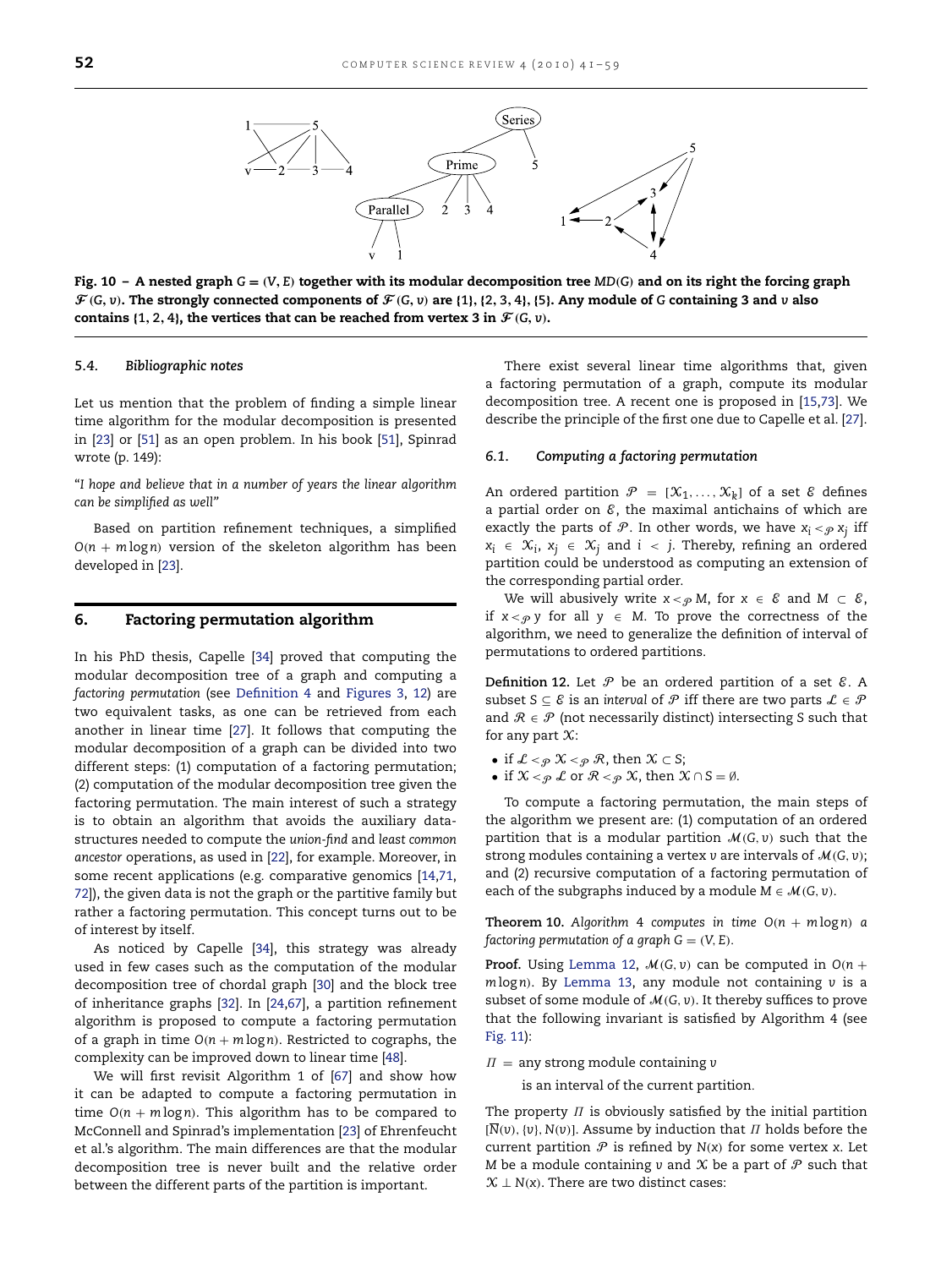<span id="page-12-1"></span>

Fig. 11 – Layout of the modular decomposition tree *MD*(*G*) such that the neighbours of *v* are placed on the right of *v* and the non-neighbours on the left. The right tree enlights the modules of  $M(G, v)$  and the strong modules  $M_1, M_2, M_3$  and  $M_4$ containing *v*. Algorithm 4 first computes the partition  $M(G, v)$  and then recursively solves the problem on each module of  $M(G, v)$ .

| Algorithm 4: Factoring-permutation(G, v)                                                                                                       |
|------------------------------------------------------------------------------------------------------------------------------------------------|
| <b>Input:</b> A graph $G = (V, E)$ and a vertex $v \in V$                                                                                      |
| <b>Output:</b> A factoring permutation of G                                                                                                    |
| begin                                                                                                                                          |
| Let $\mathcal{P} = [N(v), \{v\}, N(v)]$ be an ordered partition;                                                                               |
| Apply Algorithm 2 with the following refinement                                                                                                |
| rule;                                                                                                                                          |
| Let x be the current pivot vertex and $\mathcal{Y}$ a part such                                                                                |
| that $N(x) \perp \mathcal{Y}$ ;                                                                                                                |
| if $x \leqslant_{\mathcal{P}} v \leqslant_{\mathcal{P}} \mathcal{Y}$ or $\mathcal{Y} \leqslant_{\mathcal{P}} v \leqslant_{\mathcal{P}} x$ then |
| Substitute <i>y</i> by $\lceil y \rceil \overline{N}(x), y \cap N(x) \rceil$ ;                                                                 |
| else                                                                                                                                           |
| Substitute <i>Y</i> by $[\mathcal{Y} \cap N(x), \mathcal{Y} \cap \overline{N}(x)]$ ;                                                           |
| <b>foreach</b> part $X \in \mathcal{M}(G, v)$ , such that $ X  > 1$ do<br>Let x be the last vertex of $X$ used as pivot;                       |
| $\mathcal{P}_X \leftarrow$ Factoring-permutation(G[X], x);                                                                                     |
| Substitute X by $\mathcal{P}_X$ ;                                                                                                              |
| end                                                                                                                                            |

- $x \notin M$ : no vertex *y* of  $X \cap N(x)$  belongs to *M*, otherwise *x* would be a splitter for *v* and *y*;
- $x \in M$ : if  $X \subset N(v)$ , then any vertex  $y \in X \cap \overline{N}(x)$  belongs to *M*, otherwise *y* would be a splitter for *x* and *v*. Similarly, if  $\mathcal{X} \subset \overline{N}(v)$ , then any vertex  $y \in \mathcal{X} \cap N(x)$  belongs to *M*.

It follows that  $\mathcal{P}' = \text{Refine}(\mathcal{P}, N(x))$  also satisfies the invariant  $\Pi$ . The complexity analysis is similar to the analysis of Algorithm 2.  $\Box$ 

#### *6.2. The case of cographs*

The natural question is how to get rid of the logn factor in the complexity of Algorithm 4. Restricting the problem to cographs (or totally decomposable graphs — see Section [2.5\)](#page-4-4) gives some ideas. The reader should keep in mind that the logn factor corresponds to the number of times the neighbourhood of a vertex can be used to refine the partition. So, a linear time algorithm should use each vertex as a pivot a constant number of times.

The linear time cograph recognition algorithm proposed in [\[48\]](#page-17-16) computes a factoring permutation as a preliminary step. It roughly proceeds as follows. It uses at most one vertex per partition part to refine the ordered partition  $[\overline{N}(v), \{v\}, N(v)]$ . Assuming that the input graph is a cograph, when none of the parts of the current partition is free of a pivot, it can be proved that one of the two non-singleton parts closest to *v* in the current partition, say X, can be refined into  $[\overline{N}(x) \cap \mathcal{X}, \{x\}, N(x) \cap \mathcal{X}]$  (*x* being the used pivot of  $\mathcal{X}$ ). This step creates at least one new part free of a pivot and thereby relaunches the refining process.

# <span id="page-12-0"></span>*6.3. From factoring permutation to modular decomposition tree*

As already noticed, a natural idea to compute the modular decomposition tree is to compute for each pair *x*, *y* of vertices the set of *splitter S*(*x*, *y*). Unfortunately, a linear time algorithm could not afford the computation of all these  $O(n^2)$  sets. But if one has in hand a factoring permutation  $\sigma$ , it is then sufficient to consider the pairs of consecutive vertices in  $\sigma$ . Indeed, Capelle et al.'s algorithm [\[27\]](#page-16-25) only computes for each pair of vertices  $x = \sigma(i)$  and  $y = \sigma(i + 1)$  ( $i \in [1, n - 1]$ ) the leftmost and the rightmost (in σ) splitter of *x* and *y*. These two splitters define two intervals of  $\sigma$ , which are both contained in  $m(x, y)$ , the smallest module containing both *x* and *y*:

- the *left fracture*  $F_1(x, y) = [z, x]$  if *z* is the *leftmost splitter* of  $\{x, y\}$  in  $[\sigma(1), y]$  (if any);
- the *right fracture*  $F_d(x, y) = [y, z]$  if *z* is the rightmost splitter of  $\{x, y\}$  in  $[x, \sigma(n)]$  (if any).

The set of fractures (left and right) defines a parenthesis system. Forgetting the initial pairing of the parenthesis, this system naturally yields a tree, called the *fracture tree* and denoted *FT*(*G*) (see [Fig. 12\)](#page-13-0). The fracture tree is actually a good estimation of the *MD*(*G*) (see [Lemma 17\)](#page-12-2) which can be computed in linear time by two traversals of  $\sigma$ : the first traversal computes the fractures, the second builds the tree.

<span id="page-12-2"></span>**Lemma 17** ( $[27]$ ). Let  $\sigma$  be a factoring permutation of a graph G *and M be a strong module of G. If M is a prime node of MD*(*G*) *and if the father of M is a degenerate, then there exists a node N of the fracture tree FT*(*G*) *such that M is the set of leaves of the subtree of FT*(*G*) *rooted at N.*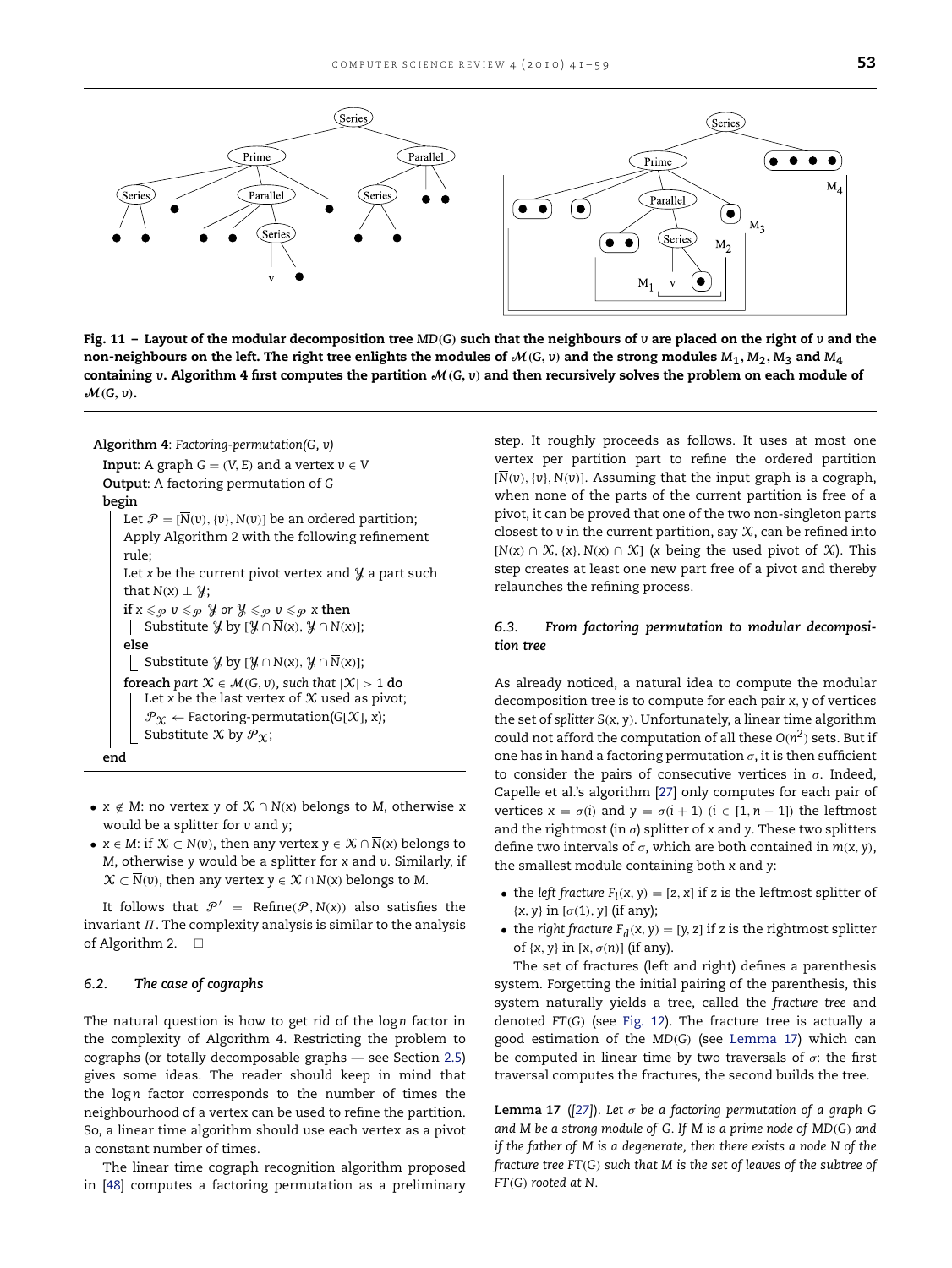<span id="page-13-0"></span>

Fig. 12 – A graph  $G = (V, E)$  for which  $\sigma = 1234567891011$  is a factoring permutation (see [Definition 4](#page-2-4)). The right fracture of (**3**, **4**) does not exist but *Fg*(**3**, **4**) = [**2**, **3**]. We also have *Fd*(**1**, **2**) = [**2**, **7**] = *Fg*(**7**, **8**).

For example, in [Fig. 12,](#page-13-0) any strong module but  $M =$ {8, 9, 10, 11} is represented by some node of *FT*(*G*). Let us notice that the above lemma does not implies that the strong module {2, 3, 4} has a corresponding node in *FT*(*G*).

Henceforth, to compute *MD*(*G*), the fracture tree *FT*(*G*) has to be cleaned. To that aim, Capelle et al. [\[27\]](#page-16-25) use four extra traversals of the factoring permutation. The first one identifies the strong modules represented by some nodes of *FT*(*G*); the second finds the dummy nodes of *FT*(*G*); the third searches for strong modules that are merged in a single node of *FT*(*G*); and the last one removes the nodes of *FT*(*G*) that do not represent strong modules. The complexity of each of these four traversals is linear in the size of  $G$ ,  $O(n + m)$ .

#### *6.4. Bibliographic notes*

An attempt to generalize to arbitrary graphs the linear time algorithm which computes a factoring permutation of a cograph has been proposed in [\[74\]](#page-17-35). Unfortunately, the algorithm of [\[74\]](#page-17-35) contains a flaw. The recent linear time modular decomposition algorithm presented in [\[21\]](#page-16-20) mixes the ideas from the factoring permutation algorithms and the skeleton algorithm. It generalizes the ordered partition refining technique to tree partition and avoids union-find or least-common ancestor data-structures. In that sense this new algorithm may be considered as a positive answer to Spinrad's comment (see Section [5.4\)](#page-11-2).

# 7. Three novel applications of the modular decomposition

As mentioned in the Introduction, modular decomposition is used in a number of algorithmic graph theory applications and more generally applies to various discrete structures (see [\[7\]](#page-16-6)). We conclude this survey with the presentation of three novel applications which are good witnesses of the use of modular decomposition. The first one is a pattern matching problem which is closely related to the concept of factoring permutations. The second one provides an example of dynamic programming on the modular decomposition tree in the context of comparative genomic. Finally, we list a series of parameterized problems for which module based datareduction rules lead to polynomial size kernels.

# *7.1. Pattern matching — Common intervals of two permutations*

Motivated by a series of genetic algorithms for sequencing problems, e.g. the TSP, Uno and Yagiura [\[14\]](#page-16-13) formalized the

<span id="page-13-1"></span>

Fig. 13 – The strong interval tree of two permutations. We remark that {**9**, **10**, **11**} and {**8**, **9**} are also a common interval, but they are not strong as they overlap.

concept of the *common interval* of two permutations. As we will see in the next subsection, in the comparative genomic context, common intervals reveal conserved structures in chromosomal material.

**Definition 13.** A set *S* of elements is a *common interval* of a set of permutations  $\Sigma$  if, in each permutation  $\sigma \in \Sigma$ , the elements of *S* form an interval of σ (see Section [2.2](#page-2-5) for the definition of an interval).

It is fairly easy to observe that the family  $\ell$  of common intervals of two permutations is a weakly partitive family (see [Definition 1\)](#page-1-3) and thus all the results from the theory presented in Section [2.1](#page-1-2) apply. In particular, the set of strong common intervals is organized into a tree, namely the *strong interval tree* [\(Fig. 13\)](#page-13-1).

Despite the existence of the (weakly) partitive set theory for more than 30 years, the natural concept of interval substitution and decomposition appeared only very recently in the context of the combinatorial study of permutations (see *e.g.* [\[75,](#page-17-36)[76\]](#page-17-37)). Atkinson and Stitt [\[75\]](#page-17-36) (re)discovered the concept of substitution under the name of *wreath product*. In 2005, Albert and Atkinson showed that, if the number of *simple* (*i.e.* prime) permutations in a pattern restricted class of permutations is finite, the class has an algebraic generating function and is defined by a finite set of restrictions. More recently, Bouvel et al. [\[46](#page-17-8)[,77\]](#page-17-38) used the strong interval tree to solve the longest common pattern problem between two permutations.

Uno and Yagiura [\[14\]](#page-16-13) proposed the first linear time algorithm to enumerate the common intervals of two permutations. More precisely, it runs in  $O(n + K)$  time, where *K* is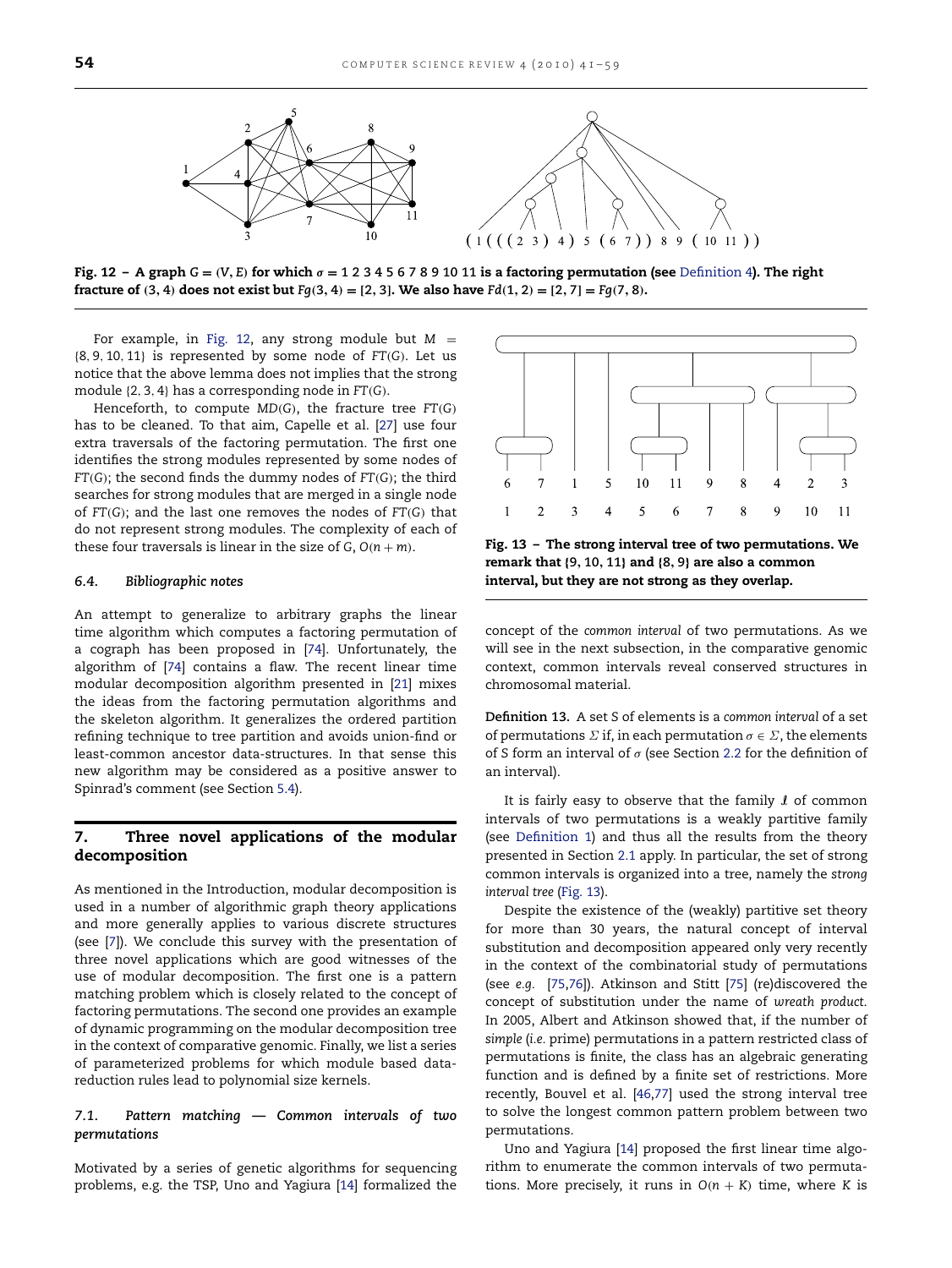the number of those common intervals (which is possibly quadratic). Alternative algorithms have been recently proposed [\[15,](#page-16-14)[72\]](#page-17-33). We sketch Uno and Yagiura's algorithm and discuss how it can be generalized to compute the modules of a graph when a factoring permutation is given.

Without loss of generality, we will consider the problem of computing the common intervals of a permutation  $\sigma$  and the identity permutation  $\mathbb{I}_n$ . To identify the common intervals of a permutation  $\sigma$  and  $\mathbb{I}_n$ , the algorithm traverses  $\sigma$  only once. We denote by [*i*, *j*] the interval of  $\sigma$  composed by the elements whose indices are between *i* and *j* in  $\sigma$ : i.e.  $[i, j] = \{x \mid i \leq j\}$  $\sigma(x) \leq \hat{j}$ . An element  $x \notin [i, j]$  is a *splitter* of the interval  $[i, j]$ if there exist *y* ∈ [*i*, *j*] and *z* ∈ [*i*, *j*] such that *y* < *x* < *z*. By *s*([*i*, *j*]) we denote the number of *splitters* of the interval [*i*, *j*]. The algorithm uses a list Potentiel to filter and extract  $\sigma$ the common intervals of  $\sigma$  and  $\mathbb{I}_n$ . An element *i* belongs to the list Potentiel as long as it may be the right boundary of a common interval. The step *i* consists in removing those elements which we know cannot be the left boundary of a common containing. This filtering can be done efficiently by computing *s*([*i*, *j*]) (see [Lemmas 18](#page-14-0) and [19\)](#page-14-1).

| Algorithm 5: Uno and Yagiura's algorithm [14]                                    |
|----------------------------------------------------------------------------------|
| <b>Input:</b> A permutation $\sigma$                                             |
| <b>Output:</b> The set of intervals common to $\sigma$ and the                   |
| identity permutation $\mathbb{I}_n$                                              |
| begin                                                                            |
| Let Potentiel be an empty list;                                                  |
| for $i = n$ downto 1 do                                                          |
| (Filter) Remove from Potentiel the boundaries r                                  |
| s.t. $\forall j \leq i$ , [j, r] is not a <b>common interval</b> of $\sigma$ and |
| $\mathbb{I}_n$ :                                                                 |
| (Extraction) Search Potentiel to find the                                        |
| boundaries r s.t. [i, r] is a common interval of $\sigma$                        |
| and $\mathbb{I}_n$ and output those intervals [i, r];                            |
| (Addition) Add i to Potentiel;                                                   |
| enc                                                                              |

The following properties are fundamental in the correctness of the algorithm.

<span id="page-14-0"></span>**Lemma 18** ( $[14]$ ). An interval  $[i, j]$  of  $\sigma$  is a common interval of  $\sigma$ *and*  $\mathbb{I}_n$  *iff*  $s([i, j]) = 0$ *.* 

<span id="page-14-1"></span>**Lemma 19** ( $[14,78]$  $[14,78]$ ). If  $s([i, j]) > s([i, j + 1])$ , then there does not *exist*  $r < i$  *such that*  $[r, j]$  *is a common interval of*  $\sigma$  *and*  $\mathbb{I}_n$ *.* 

The second lemma above means that if  $s([i, j]) > s([i, j + 1])$ then the vertex  $\sigma^{-1}(j + 1)$  is a splitter of [*i*, *j*]. Thereby any common interval containing [*i*, *j*] as a subset has to extend up to  $\sigma^{-1}(j+1)$ .

*Application to factoring permutations of a graph*. The most striking link between common intervals and modules of graphs is observed on permutation graphs (see [Lemma 20\)](#page-14-2). *Permutation graphs* are defined as the intersection graphs of a set of segments between two parallel lines (see [\[9,](#page-16-8)[10\]](#page-16-9) for example). It follows that the vertices of a permutation graph  $G = (V, E)$  can be numbered from 1 to *n* such that there exists a permutation σ of [1, *n*] such that vertex numbered *i* is adjacent to vertex numbered *j* iff  $i < j$  and  $\sigma(j) < \sigma(i)$ . The

<span id="page-14-3"></span>

permutations σ and I*n* form the *realizer* of *G*. As first observed by de Montgolfier, any permutation belonging to a realizer of a permutation graph is a factorizing permutation of that graph. It follows from [Lemma 1](#page-2-7) that:

<span id="page-14-2"></span>**Lemma 20** ([\[79\]](#page-17-40)). Let  $G = (V, E)$  be a permutation graph and  $(\mathbb{I}_n, \sigma)$ *be its realizer. A set of vertices M is a strong module iff M is a strong common interval of* I*n and* σ*.*

The permutation graph corresponding to the permutations depicted in [Fig. 14](#page-14-3) is the graph *G* of [Fig. 3.](#page-4-0) Notice that the strong interval tree of these two permutations is isomorphic to the modular decomposition tree of *G*.

It follows from [Lemma 20](#page-14-2) that, applied to the realizer of a permutation graph, Algorithm 5 computes its strong modules. Though some extra work is required to obtained the modular decomposition tree, the complexity remains linear in time. Moreover, as shown in [\[78\]](#page-17-39), Uno and Yagiura's algorithm can directly be adapted to compute, given a factoring permutation, the strong modules of a graph. The number *s*([*i*, *j*]) becomes the number of splitters (in the sense of the modular decomposition, see Section [2.3\)](#page-2-6) of the vertices contained in the interval [*i*, *j*] of the factoring permutation. Now notice that Algorithm 5 does not only output the strong common intervals. In order to restrict the enumeration to strong modules, a slight modification is required. A first traversal computes the strong right modules (i.e. the modules that are intervals of  $\sigma$  and which are not overlapped on their right boundary by any other module). Then a second traversal can detect those modules which are overlapped on the left boundary.

#### *7.2. Comparative genomic — Perfect sorting by reversals*

A *reversal* in a permutation σ consists in reversing the order of the elements of an interval of  $\sigma$ . When dealing with *signed* permutations (whose elements are positive or negative), a reversal also flips the sign of the element of the reserved interval. Given two (signed) permutations  $\sigma$  and  $\tau$ ,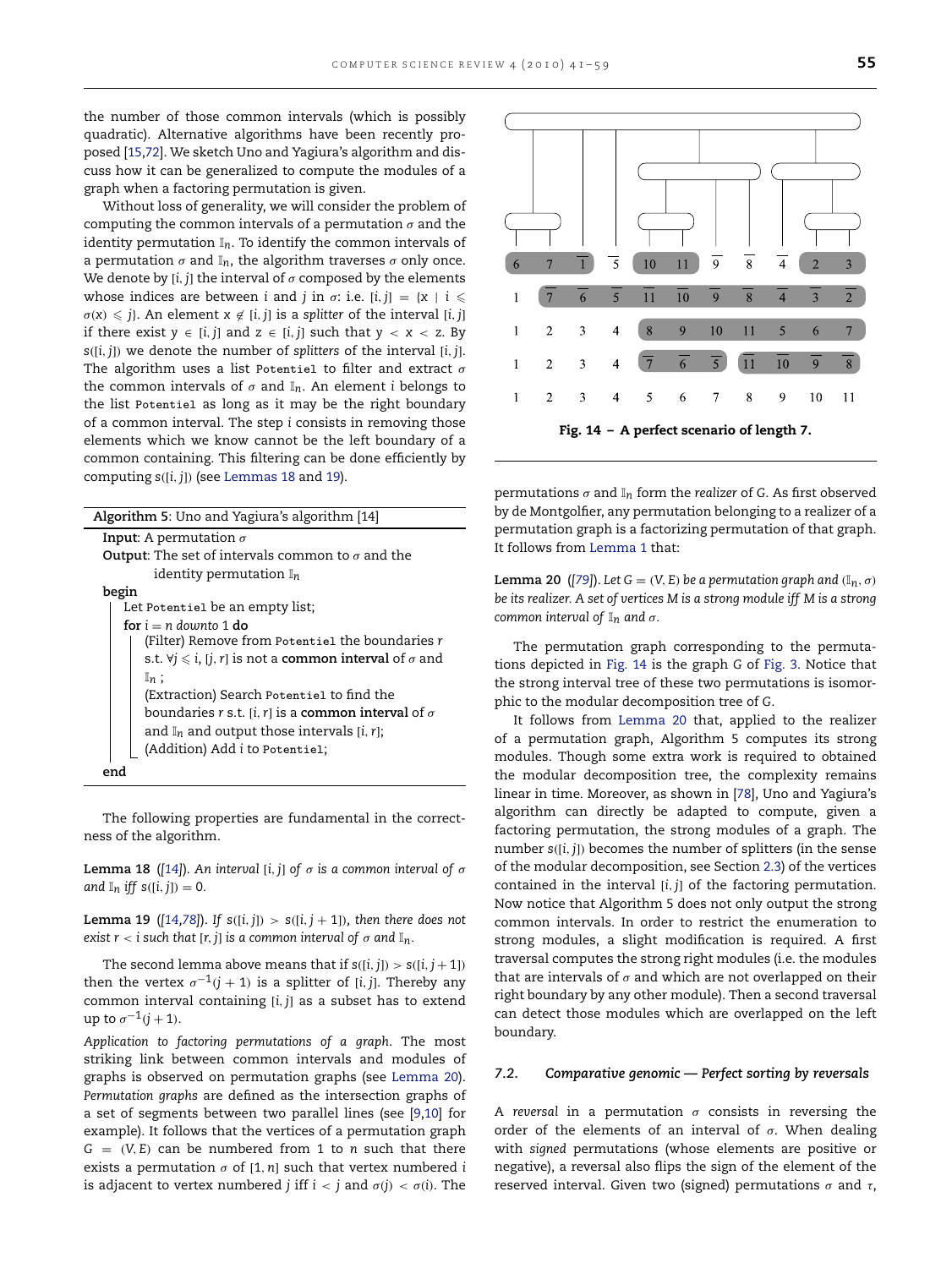the problem of *sorting by reversals* asks for a series of reversals (a *scenario*) to transform σ into τ.

Sorting by reversals is used in comparative genomic studies to measure the evolutionary distance between the genomes of two chromosomes, modelled as signed permutations [\[71\]](#page-17-32). When comparing two genomic sequences, it can be assumed that the intervals having the same gene content are likely to have been present in their common ancestor and may witness to some functionally interacting proteins. Such a conserved genomic structure in the signed permutation model corresponds to common intervals. So to guess an evolutionary scenario between two genomic sequences represented by signed permutations  $\sigma$  and  $\tau$ , one could ask for the smallest *perfect scenario*, which is a series of reversals that preserves any common interval of  $\sigma$  and  $\tau$ . For further details on this topic, the reader could refer to [\[45,](#page-17-7)[71\]](#page-17-32).

As mentioned in the previous subsection, the set of common intervals of two permutations (signed or not) defines a weakly partitive family. It follows that one can distinguish prime from degenerate strong common intervals. As shown by the following lemma, we can read on the strong interval tree which are the perfect scenarios.

**Lemma 21** (*[\[45\]](#page-17-7)*). *A reversal scenario for two signed permutations* σ *and* τ *is perfect iff any reversed interval is either a prime common interval of* σ *and* τ*, or the union of strong common intervals which form a subset of the children of a prime common interval.*

It follows from the previous lemma that the strong interval tree is useful to compute minimum perfect scenarios. Indeed, with some extra technical properties to deal with the signs it can be shown that a simple dynamic programming algorithm on the strong interval tree solves the problem in time  $O(2^k \times$  $n\sqrt{n\log n}$ ), where *k* is the maximum number of prime nodes which are children of the same prime node. In practice, the parameter *k* remains very small [\[80\]](#page-17-41): e.g. when comparing the chromosome *X* of the mouse and the rat, we have  $k = 0$  [\[81\]](#page-18-1).

# *7.3. Parameterized complexity and kernel reductions — Cluster editing*

The design of parameterized algorithms is, among others, one of the modern techniques to cope with NP-hard problems. A problem Π is *fixed parameter tractable* (FPT) with respect to parameter *k* if it can be solved in time  $f(k) \cdot n^{O(1)}$  where *n* is the input size. The idea behind parameterized algorithms is to find a parameter *k*, as small as possible, which controls the combinatorial explosion. Many algorithmic techniques have been developed in the context of fixed parameter complexity, among which is *kernelization*. A parameterized problem (Π, *k*) admits a *polynomial kernel* if there is a polynomial time algorithm (a set of *reduction rules*) that reduces the input instance to an instance whose size is bounded by a polynomial *p*(*k*) depending only in *k*, while preserving the output. The classical example of a parameterized problem having a polynomial kernel is the problem VERTEX COVER parameterized by *k*, the solution size, which has a 2*k* vertex kernel. For textbooks on this topic, the reader should refer to [\[82–84\]](#page-18-2).

Recently, modular decomposition appeared in kernalization algorithms for a series of parameterized problems among which are CLUSTER EDITING [\[83\]](#page-18-3), BICLUSTER EDITING [\[85\]](#page-18-4), FAST (feedback arc set in tournament) [\[86\]](#page-18-5), CLOSEST 3-LEAF POWER [\[87\]](#page-18-6), and FLIP CONSENSUS TREE [\[88\]](#page-18-7). We discuss the CLUSTER EDITING problem. Concerning the others, the reader should refer to the original papers.

The parameterized CLUSTER EDITING problem asks whether the edge set of an input graph *G* can be modified by at most *k* modifications (deletions or insertions) such that the resulting graph *H* is a disjoint union of cliques (e.g. clusters). This problem is NP-complete but can be solved in time *O*∗(3*k*) by a simple bounded search tree algorithm [\[89\]](#page-18-8), which iteratively branches on at most kP<sub>3</sub>'s. Recent papers [\[90,](#page-18-9)[91\]](#page-18-10) showed the existence of a linear kernel (the best bound is 4*k*). The reduction rules used for these linear kernels are crown rules involving modules. For the sake of simplicity we only present the two basic reduction rules, which leads to a quadratic vertex kernel.

**Lemma 22.** Let  $G = (V, E)$  be a graph. A quadratic vertex kernel for *the* CLUSTER EDITING *problem is obtained by the following reduction rules:*

- (1) *Remove from G the connected components which are cliques.*
- (2) *If G contains a clique module C of size at least k*+1*, then remove from*  $|C| - k - 1$  *vertex from C.*

It is clear that these rules can be applied in linear time using modular decomposition algorithms. The proof idea works as follows. The first rule is obviously safe. Concerning the second rule, simply observe that to disconnect a clique module of size  $k + 1$  from the rest of the graph, at least *k* + 1 edge deletions are required. Now, assuming that *G* is a positive instance, each cluster of the resulting graph *H* can be bipartitioned into the vertices non-incident to a modified edge and the other vertices (the *affected vertices*). Finally, *k* edge modifications can create at most 2*k* clusters, and the total number of affected vertices is bounded by 2*k*. This shows that the number of vertices in the reduced graph *H* is at most  $2k^2 + 4k$ .

The BICLUSTER EDITING problem edits the edge set of a graph to obtain a disjoint union of complete bipartite graphs. Instead of considering clique modules, we need to consider independent set modules [\[85\]](#page-18-4). The proof is then slightly more complicated and relies on a careful analysis of the modification of the modular decomposition under edge insertion or deletion. In the case of FAST, similar rules involving transitive modules also yield a quadratic kernel bound. Note that, for these two problems, linear kernels can be obtained with more sophisticated reduction rules [\[92](#page-18-11)[,93\]](#page-18-0).

# 8. Conclusions and perspectives

An important remaining open problem is the proposal of a simple linear time certifying algorithm for modular decomposition. In fact the algorithms described here produce a labelled tree that can be checked in linear time if they are decomposition trees. But for certifying that some decomposition tree is the modular decomposition one must certify all node labels. The bottleneck is the certification of prime nodes.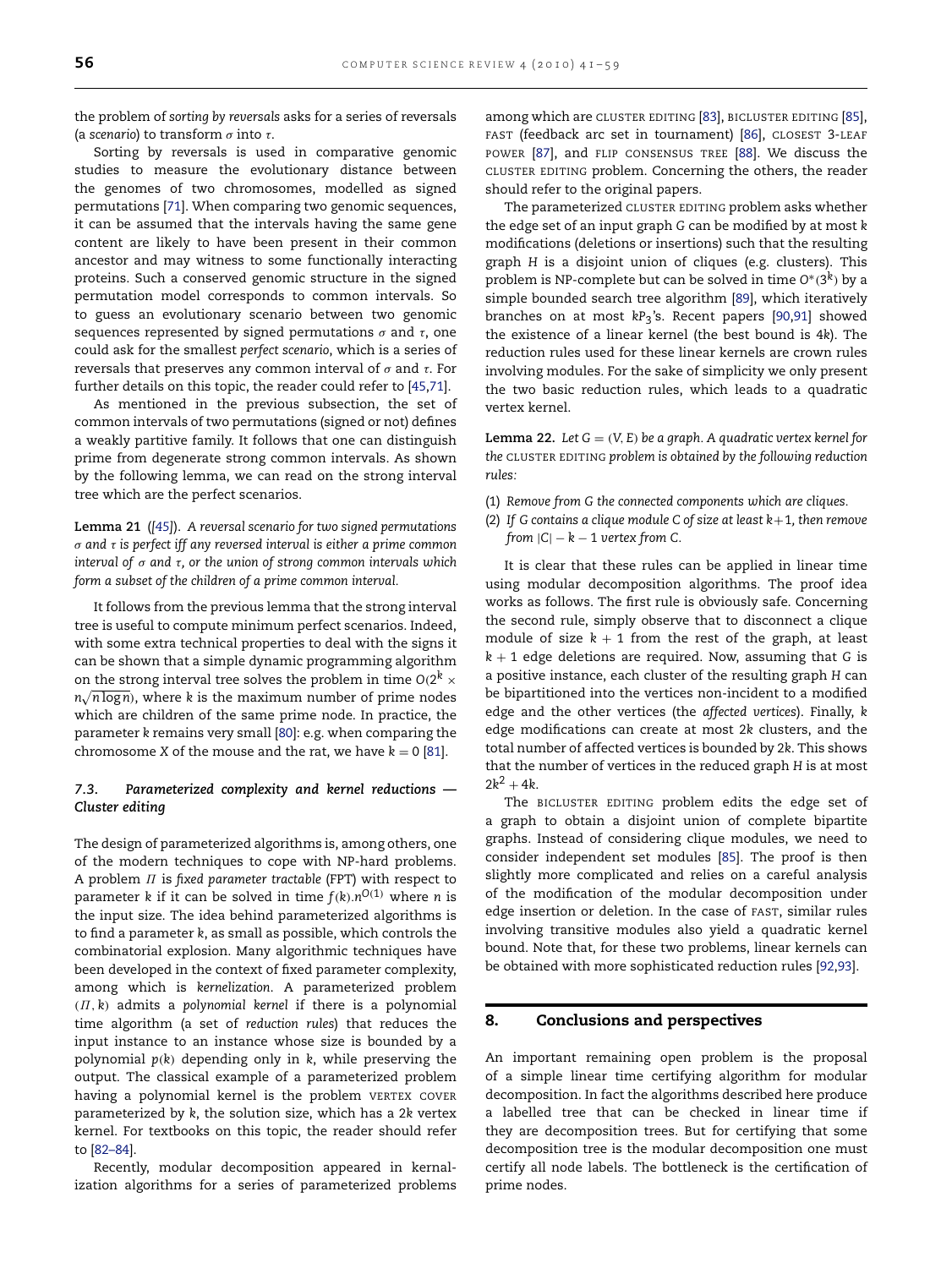We have presented above the principles of a fully dynamic algorithm for modular decomposition of cographs; these can be also suitable for permutation graphs and interval graphs using their geometric representation [\[58,](#page-17-19)[59\]](#page-17-20). Fully dynamic modular decomposition for the general case is still an open problem.

For some applications one wants to extend the notion of a module to some notion of an *approximative* module, for which we want to extend the notion having the same behaviour outside the module. Several attempts have already been considered [\[35\]](#page-16-31). The main difficulty is to find an interesting extension of a module that is polynomially tractable, since many of the natural extensions yield NPcomplete problems [\[94\]](#page-18-12).

R E F E R E N C E S

- <span id="page-16-0"></span>[1] T. Gallai, Transitiv orientierbare graphen, Acta Mathematica Hungarica 18 (1967) 25–66.
- <span id="page-16-1"></span>[2] A. Ehrenfeucht, H.N. Gabow, R.M. McConnell, S.L. Sullivan, An  $O(n^2)$  divide-and-conquer algorithm for the prime tree decomposition of two-structures and modular decomposition of graphs, Journal of Algorithms 16 (1994) 283–294.
- <span id="page-16-2"></span>[3] R.H. Möhring, Algorithmic aspect of the substitution decomposition in optimization over relations, set systems and boolean functions, Annals of Operations Research 4 (1985) 195–225.
- <span id="page-16-3"></span>[4] A. Blass, Graphs with unique maximal clumpings, Journal of Graph Theory 2 (1978) 19–24.
- <span id="page-16-4"></span>[5] R.H. Möhring, Algorithmic aspect of comparability graphs and interval graphs, Graphs and orders (1985) 42–101.
- <span id="page-16-5"></span>[6] M. Habib, M.-C. Maurer, On the *X*-join decomposition of undirected graphs, Discrete Applied Mathematics 1 (1979) 201–207.
- <span id="page-16-6"></span>[7] R.H. Möhring, F.J. Radermacher, Substitution decomposition for discrete structures and connections with combinatorial optimization, Annals of Discrete Mathematics 19 (1984) 257–356.
- <span id="page-16-7"></span>[8] L. Lovász, A characterization of perfect graphs, Journal of Combinatorial Theory Series B 13 (1972) 95–98.
- <span id="page-16-8"></span>[9] M.C. Golumbic, Algorithmic Graph Theory and Perfect Graphs, Academic Press, 1980.
- <span id="page-16-9"></span>[10] A. Brandstädt, VB. Le, J. Spinrad, Graph classes: A survey, in: SIAM Monographs on Discrete Mathematics and Applications, Society for Industrial and Applied Mathematics, 1999.
- <span id="page-16-10"></span>[11] M. Chein, M. Habib, M.-C. Maurer, Partitive hypergraphs, Discrete Mathematics 37 (1981) 35–50.
- <span id="page-16-11"></span>[12] W.H. Cunnigham, J. Edmonds, A combinatorial decomposition theory, Canadian Journal of Mathematics 32 (3) (1980) 734–765.
- <span id="page-16-12"></span>[13] A. Ehrenfeucht, T. Harju, G. Rozenberg, The Theory of 2- Structures, World Scientific, 1999.
- <span id="page-16-13"></span>[14] T. Uno, M. Yagiura, Fast algorithms to enumerate all common intervals of two permutations, Algorithmica 26 (2) (2000) 290–309.
- <span id="page-16-14"></span>[15] A. Bergeron, C. Chauve, F. de Montgolfier, M. Raffinot, Computing common intervals of *K* permutations, with applications to modular decomposition of graphs, SIAM Journal on Discrete Mathematics 22 (3) (2008) 1022–1039.
- <span id="page-16-15"></span>[16] B.M. Bui-Xuan, Tree-representation of set families in graph decompositions and efficient algorithms, Ph.D. Thesis, Univ. de Montpellier II, 2008.
- <span id="page-16-16"></span>[17] D.D. Cowan, L.O. James, R.G. Stanton, Graph decomposition for undirected graphs, in: S-E Conference on Combinatorics, Graph Theory and Computing, Utilitas Mathematica (1972) 281–290.
- <span id="page-16-17"></span>[18] A. Cournier, M. Habib, A new linear algorithm of modular decomposition, in: Trees in Algebra and Programming, CAAP, in: Lecture Notes in Computer Science, vol. 787, 1994, pp. 68–84.
- <span id="page-16-18"></span>[19] R.M. McConnell, J.P. Spinrad, Linear-time modular decomposition and efficient transitive orientation of comparability graphs, in: Annual ACM-SIAM Symposium on Discrete Algorithms, SODA, 1994, pp. 536–545.
- <span id="page-16-19"></span>[20] R.M. McConnell, J.P. Spinrad, Modular decomposition and transitive orientation, Discrete Mathematics 201 (1999) 189–241.
- <span id="page-16-20"></span>[21] M. Tedder, D. Corneil, M. Habib, C. Paul, Simpler lineartime modular decomposition via recursive factorizing permutations, in: International Colloquium on Automata, Languages and Programming, ICALP, in: Lecture Notes in Computer Science, vol. 5125 (1), 2008, pp. 634–645.
- <span id="page-16-21"></span>[22] E. Dahlhaus, J. Gustedt, R.M. McConnell, Efficient and practical algorithm for sequential modular decomposition algorithm, Journal of Algorithms 41 (2) (2001) 360–387.
- <span id="page-16-34"></span>[23] R.M. McConnell, J.P. Spinrad, Ordered vertex partitioning, Discrete Mathematics and Theoretical Computer Science 4 (2000) 45–60.
- <span id="page-16-23"></span>[24] M. Habib, C. Paul, L. Viennot, Partition refinement: An interesting algorithmic tool kit, International Journal of Foundation of Computer Science 10 (2) (1999) 147–170.
- <span id="page-16-22"></span>[25] D.G. Corneil, Y. Perl, L.K. Stewart, A linear time recognition algorithm for cographs, SIAM Journal on Computing 14 (4) (1985) 926–934.
- <span id="page-16-24"></span>[26] R. Paigue, R.E. Tarjan, Three partition refinement algorithms, SIAM Journal on Computing 16 (6) (1987) 973–989.
- <span id="page-16-25"></span>[27] C. Capelle, M. Habib, F. de Montgolfier, Graph decompositions and factorizing permutations, Discrete Mathematics and Theoretical Computer Science 5 (2002) 55–70.
- <span id="page-16-26"></span>[28] J. Edmonds, R. Giles, A min–max relation for submodular functions on graphs, Annals of Discrete Mathematics 1 (1977) 185–204.
- <span id="page-16-27"></span>[29] B.-M. Bui-Xuan, M. Habib, A representation theorem for union-difference families and application, in: Latin American Symposium on Theoretical Informatics, LATIN, in: Lecture Notes in Computer Science, vol. 4957, 2008, pp. 492–503.
- <span id="page-16-28"></span>[30] W.-L. Hsu, T.-H. Ma, Substitution decomposition on chordal graphs and applications, in: International Symposium on Algorithms, ISA, in: Lecture Notes in Computer Science, vol. 557, 1991, pp. 52–60.
- [31] W.-L. Hsu, A simple test for interval graphs, in: 3rd International Symposium on Algorithms and Computation, ISAAC, in: Lecture Notes in Computer Science, vol. 557, 1992, pp. 459–468.
- <span id="page-16-35"></span>[32] M. Habib, M. Huchard, J.S. Spinrad, A linear algorithm to decompose inheritance graphs into modules, Algorithmica 13 (1995) 573–591.
- <span id="page-16-29"></span>[33] C. Capelle, M. Habib, Graph decompositions and factorizing permutations, in: Israel Symposium on Theory of Computing and Systems – ISTCS, 1997, pp. 132–143.
- <span id="page-16-30"></span>[34] C. Capelle, Décomposition de graphes et permutations factorisantes, Ph.D. Thesis, Univ. de Montpellier II, 1997.
- <span id="page-16-31"></span>[35] B-M. Bui-Xuan, M. Habib, V. Limouzy, F. de Montgolfier, Algorithmic aspects of a general modular decomposition theory, Discrete Applied Mathematics 157 (9) (2009) 1993–2009.
- <span id="page-16-32"></span>[36] B. Courcelle, J. Engelfriet, G. Rozenberg, Handle rewriting graph grammars, Journal of Computer and System Science 46 (1993) 218–270.
- <span id="page-16-33"></span>[37] A. Ehrenfeucht, G. Rozenberg, Primitivity is hereditary for 2-structures, Theoretical Computer Science 70 (3) (1990) 343–358.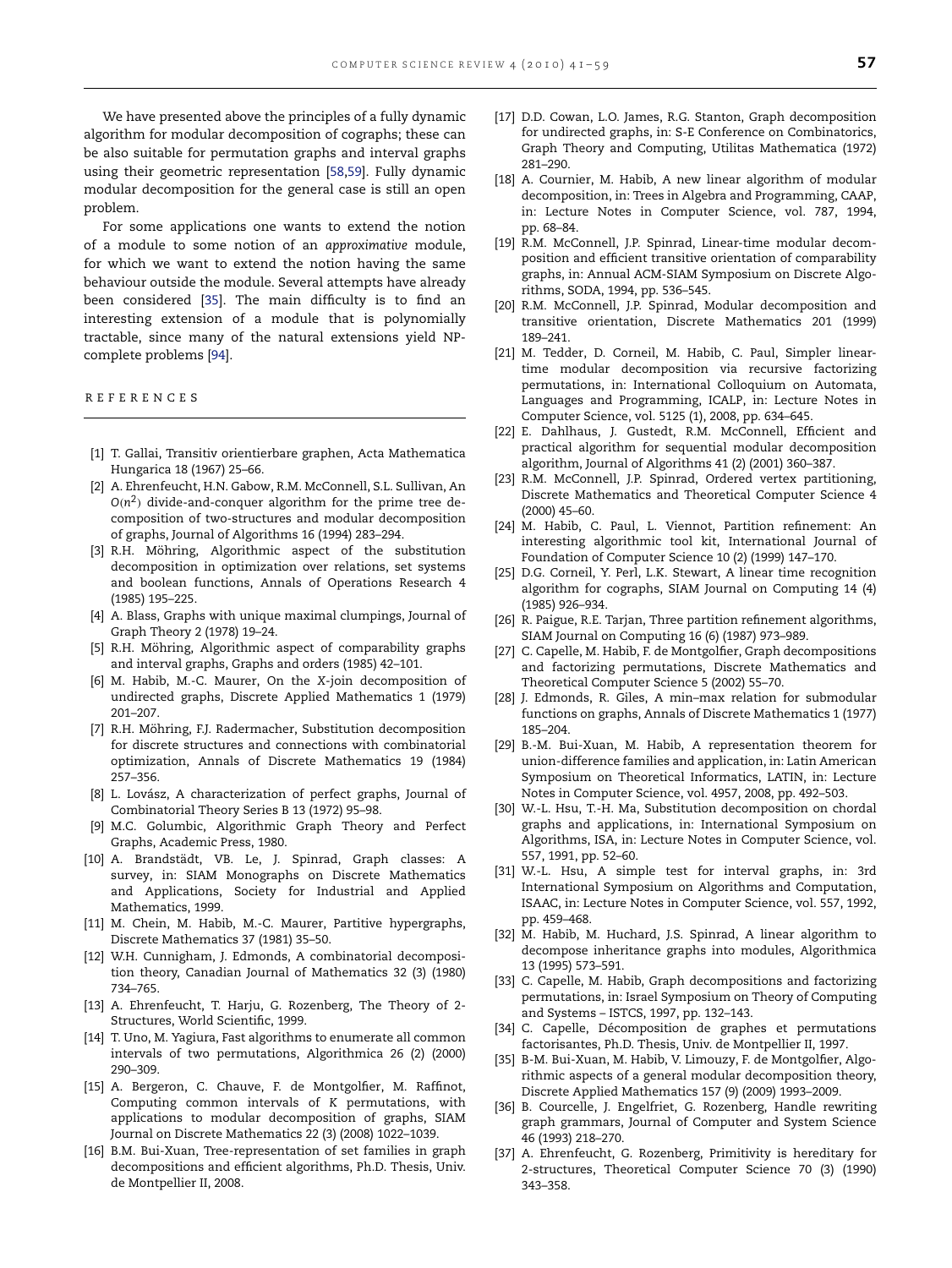- <span id="page-17-1"></span>[38] J. Schmerl, W. Trotter, Critically indecomposable partially ordered sets, graphs, tournaments and other binary relational structures, Discrete Mathematics 113 (1–3) (1993) 191–205.
- <span id="page-17-0"></span>[39] A. Cournier, P. Ille, Minimal indecomposable graphs, Discrete Mathematics 183 (1998) 61–80.
- <span id="page-17-2"></span>[40] B. Jamison, S. Olariu, P-components and the homogeneous decomposition of graphs, SIAM Journal on Discrete Mathematics 8 (3) (1995) 448–463.
- <span id="page-17-3"></span>[41] B. Jamison, S. Olariu, Recognizing *P*4-sparse graphs in linear time, SIAM Journal on Discrete Mathematics 21 (1992) 381–406.
- <span id="page-17-4"></span>[42] B. Jamison, S. Olariu, A tree representation of *P*4-sparse graphs, Discrete Applied Mathematics 35 (1992) 115–129.
- <span id="page-17-5"></span>[43] D.P. Sumner, Graphs indecomposable with respect to the *X*join, Discrete Mathematics 6 (1973) 281–298.
- <span id="page-17-6"></span>[44] D.G. Corneil, H. Lerchs, L.K. Stewart-Burlingham, Complement reducible graphs, Discrete Applied Mathematics 3 (1) (1981) 163–174.
- <span id="page-17-7"></span>[45] A. Bergeron, S. Bérard, C. Chauve, C. Paul, Sorting by reversal is not always difficult, in: Workshop on Algorithm for Bio-Informatics, WABI, in: Lecture Notes in Computer Science, vol. 3692, 2005, pp. 228–238.
- <span id="page-17-8"></span>[46] M. Bouvel, D. Rossin, S. Vialette, Longest common separable pattern among permutations, in: Annual Symposium on Combinatorial Pattern Matching, CPM, in: Lecture Notes in Computer Science, vol. 4580, 2007, pp. 316–327.
- <span id="page-17-9"></span>[47] E. Dahlhaus, Efficient parallel algorithms for cographs and distance hereditary graphs, Discrete Applied Mathematics 57 (1995) 29–54.
- <span id="page-17-16"></span>[48] M. Habib, C. Paul, A simple linear time algorithm for cograph recognition, Discrete Applied Mathematics 145 (2) (2005) 183–187.
- [49] A. Bretscher, D.G. Corneil, M. Habib, C. Paul, A simple linear time LexBFS cograph recognition algorithm, in: International Workshop on Graph-Theoretic Concepts in Computer Science, WG, in: Lecture Notes in Computer Science, vol. 2880, 2003, pp. 119–130.
- <span id="page-17-10"></span>[50] E. Gioan, C. Paul, Dynamic distance hereditary graphs using split decomposition, in: International Symposium on Algorithms and Computation, ISAAC, in: Lecture Notes in Computer Science, vol. 4884, 2007.
- <span id="page-17-11"></span>[51] J.P. Spinrad, Efficient Graph Representation, in: Fields Institute Monographs, vol. 19, American Mathematical Society, 2003.
- <span id="page-17-12"></span>[52] J.-L. Fouquet, M. Habib, F. de Montgolfier, J.-M. Vanherpe, Bimodular decomposition of bipartite graphs, in: International Workshop on Graph Theoretical Concepts in Computer Science, WG, in: Lecture Notes in Computer Science, vol. 3353, 2004, pp. 117–128.
- <span id="page-17-13"></span>[53] W.H. Cunningham, Decomposition of directed graphs, SIAM Journal on Algebraic and Discrete Methods 3 (1982) 214–228.
- <span id="page-17-14"></span>[54] R. Shamir, R. Sharan, A fully dynamic algorithm for modular decomposition and recognition of cographs, Discrete Applied Mathematics 136 (2–3) (2004) 329–340.
- <span id="page-17-15"></span>[55] J.H. Muller, J.P. Spinrad, Incremental modular decomposition, Journal of the ACM 36 (1) (1989) 1–19.
- <span id="page-17-17"></span>[56] A. Bretscher, D.G. Corneil, M. Habib, C. Paul, A simple linear time LexBFS cograph recognition algorithm, SIAM Journal on Discrete Mathematics 22 (4) (2008) 1277–1296.
- <span id="page-17-18"></span>[57] D.J. Rose, R.E. Tarjan, G.S. Lueker, Algorithmic aspects of vertex elimination on graphs, SIAM Journal on Computing 5 (2) (1976) 266–283.
- <span id="page-17-19"></span>[58] C. Crespelle, C. Paul, Fully-dynamic recognition algorithm and certificate for directed cographs, Discrete Applied Mathematics 154 (12) (2006) 1722–1741.
- <span id="page-17-20"></span>[59] C. Crespelle, Fully dynamic representation of interval graphs, in: International Workshop on Graph Theoretical Concepts in Computer Science, WG, in: Lecture Notes in Computer Science, vol. 5911, 2009, pp. 77–87.
- <span id="page-17-21"></span>[60] L. Ibarra, A fully dynamic graph algorithm for recognizing interval graphs, Algorithmica (2009).
- <span id="page-17-22"></span>[61] P. Hell, R. Shamir, R. Sharan, A fully dynamic algorithm for recognizing and representing proper interval graphs, SIAM Journal on Discrete Mathematics 31 (1) (2001) 289–305.
- <span id="page-17-23"></span>[62] E. Gioan, C. Paul, M. Tedder, D. Corneil, Practical splitdecomposition via graph-labelled trees, 2009 (submitted for publication).
- <span id="page-17-24"></span>[63] E. Gioan, C. Paul, M. Tedder, D. Corneil, Quasi-linear circle graph recognition, 2009 (submitted for publication).
- <span id="page-17-25"></span>[64] J. Hopcroft, An *n* logn algorithm for minimizing states in a finite automaton, Theory of machines and computations (1971) 189–196.
- <span id="page-17-26"></span>[65] I. Rapaport, K. Suchan, I. Todinca, Minimal proper interval completions, Information Processing Letters 106 (5) (2008) 195–202.
- <span id="page-17-27"></span>[66] M. Habib, R.M. McConnell, C. Paul, L. Viennot, Lex-BFS and partition refinement, with applications to transitive orientation, interval graph recognition and consecutive ones testing, Theoretical Computer Science 234 (2000) 59–84.
- <span id="page-17-28"></span>[67] M. Habib, C. Paul, L. Viennot, A synthesis on partition refinement: A useful routine for strings, graphs, boolean matrices and automata, in: Symposium on Theoretical Aspect of Computer Science, STACS, in: Lecture Notes in Computer Science, vol. 1373, 1998, pp. 25–38.
- <span id="page-17-29"></span>[68] D.G. Corneil, Lexicographic breadth first search — A survey, in: International Workshop on Graph-Theoretic Concepts in Computer Science, WG, in: Lecture Notes in Computer Science, vol. 3353, 2004, pp. 1–19.
- <span id="page-17-30"></span>[69] D.G. Corneil, A simple 3-sweep LBFS algorithm for the recognition of unit interval graphs, Discrete Applied Mathematics 138 (3) (2004) 371–379.
- <span id="page-17-31"></span>[70] T.H. Cormen, C.E. Leiserson, R.L. Rivest, Algorithms, MIT Press, 1990.
- <span id="page-17-32"></span>[71] A. Bergeron, S. Herber, J. Stoye, Common intervals and sorting by reversals: A marriage of necessity, in: European Conference on Computational Biology, Bioinformatics (2002) 54–63.
- <span id="page-17-33"></span>[72] S. Herber, R. Mayr, J. Stoye, Common intervals of multiple permutations, Algorithmica (2009).
- <span id="page-17-34"></span>[73] A. Bergeron, C. Chauve, F. de Montgolfier, M. Raffinot, Computing common intervals of *k* permutations, with applications to modular decomposition of graphs, in: European Symposium on Algorithms, ESA, in: Lecture Notes in Computer Science, vol. 3669, 2005, pp. 779–790.
- <span id="page-17-35"></span>[74] M. Habib, F. de Montgolfier, C. Paul, A simple lineartime modular decomposition algorithm, in: Scandinavian Workshop on Algorithm Theory, SWAT, in: Lecture Notes in Computer Science, vol. 3111, 2004, pp. 187–198.
- <span id="page-17-36"></span>[75] M. Atkinson, T. Stitt, Restricted permutations and the wreath product, Discrete Mathematics 259 (1–3) (2002) 19–36.
- <span id="page-17-37"></span>[76] M. Albert, M. Atkinson, Simple permutations and pattern restricted permutations, Discrete Mathematics 300 (1–3) (2005) 1–15.
- <span id="page-17-38"></span>[77] M. Bouvel, D. Rossin, The longest common pattern problem for two permutations, Pure Mathematics and Applications 17 (1-2) (2006) 55–69.
- <span id="page-17-39"></span>[78] B.-M. Bui-Xuan, M. Habib, C. Paul, Revisiting Uno and Yagiura's algorithm, in: International Symposium on Algorithms and Computation, ISAAC, in: Lecture Notes in Computer Science, vol. 3827, 2005, pp. 146–155.
- <span id="page-17-40"></span>[79] F. de Mongolfier, Décomposition modulaire des graphes - Théorie, extensions et algorithmes, Ph.D. Thesis, Univ. de Montpellier II, 2003.
- <span id="page-17-41"></span>[80] S. Bérard, C. Chauve, C. Paul, A more efficient algorithm for perfect sorting by reversals, Information Processing Letters 106 (2008) 90–95.